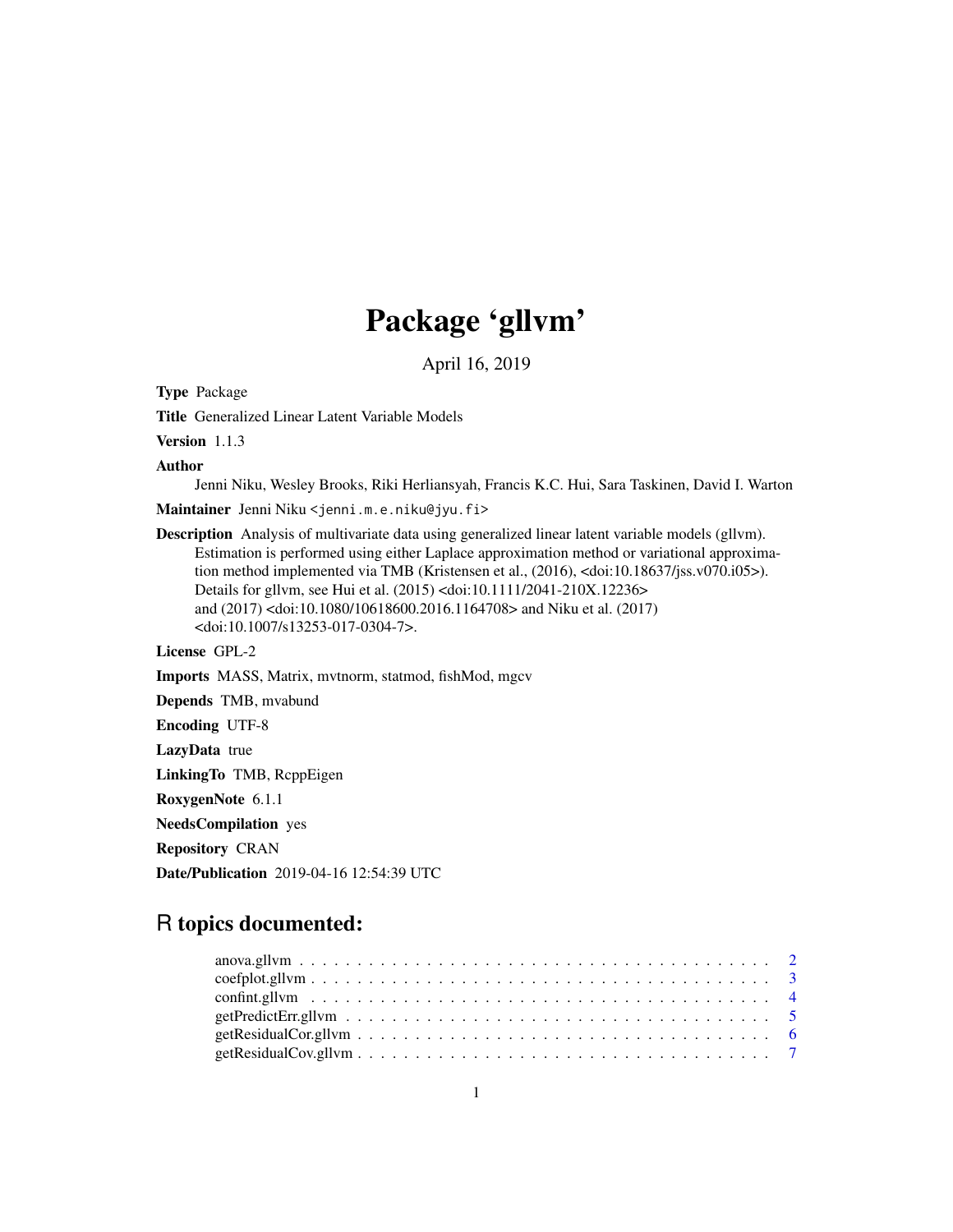# <span id="page-1-0"></span>2 anova.gllvm

anova.gllvm *Analysis Of Deviance for gllvm*

# Description

Computes an analysis of deviance table for two generalized linear latent variable model fits.

# Usage

## S3 method for class 'gllvm' anova(object, ...)

#### Arguments

| object   | an object of class 'gllym'.          |
|----------|--------------------------------------|
| $\cdots$ | one or more objects of class 'gllvm' |

# Details

Computes likelihood-ratio test for two or more gllvm models. Test results makes sense only for nested models. Notice also that this test is not designed for testing models which have degrees of freedom difference larger than 20. For such models the P-value should be treated as very approximate.

#### Author(s)

Jenni Niku

```
## Load a dataset from the mvabund package
data(antTraits)
y <- antTraits$abund
X <- antTraits$env
TR <- antTraits$traits
# Fit gllvm model
fit1 <- gllvm(y, X, TR, formula = ~Bare.ground + Shrub.cover, family = poisson())fit2 <- gllvm(y, X, TR, formula = ~Bare.ground + Shrub.cover +(Bare.ground + Shrub.cover) : Webers.length, family = poisson())
```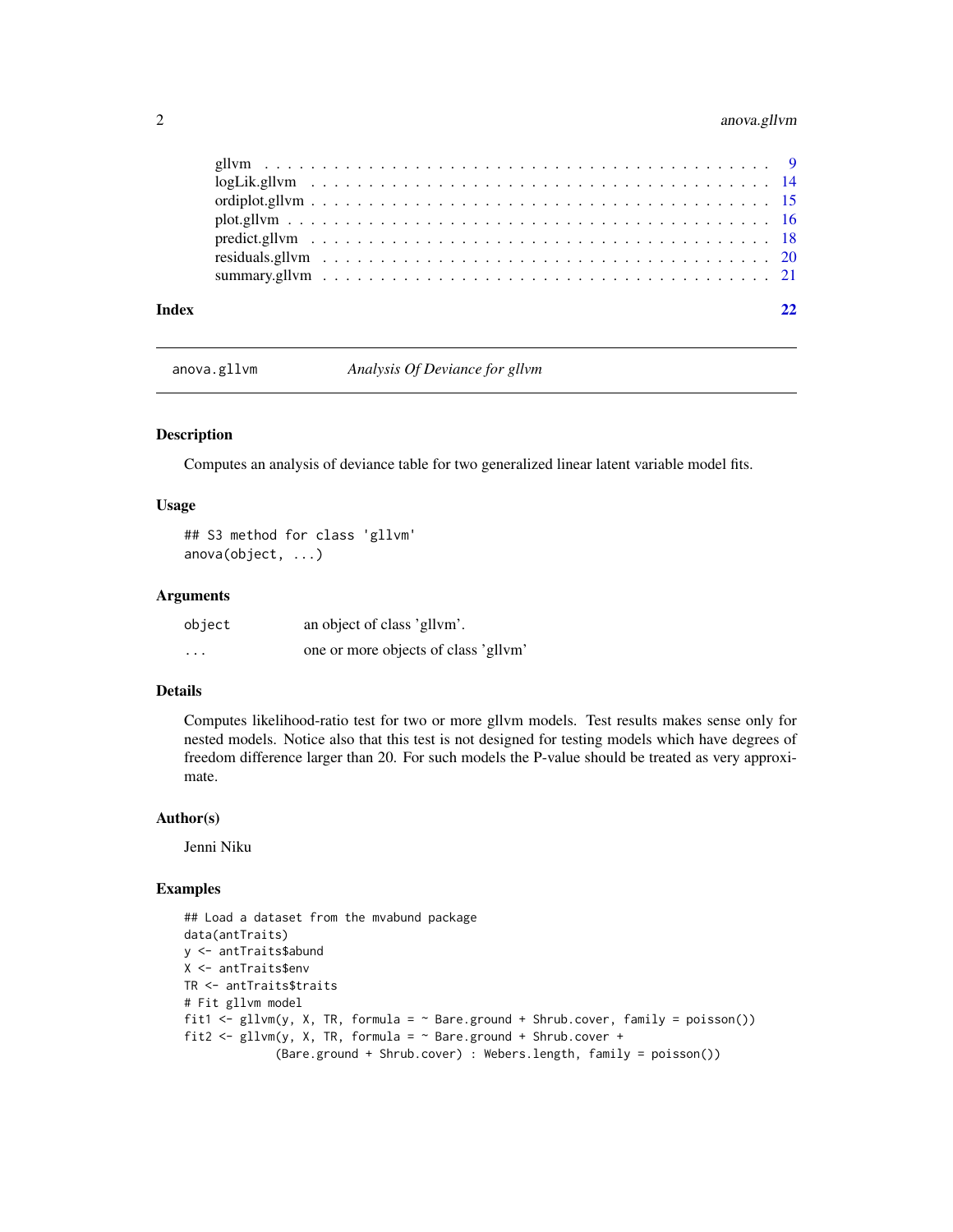# <span id="page-2-0"></span>coefplot.gllvm 3

```
# Test if the model with fourth corner interaction terms is significantly
# better using likelihood-ratio test:
anova(fit1, fit2)
```
<span id="page-2-1"></span>coefplot.gllvm *Plot covariate coefficients and confidence intervals*

# Description

Plots covariate coefficients and their confidence intervals.

# Usage

```
## S3 method for class 'gllvm'
coefplot(object, y.label = TRUE, which.Xcoef = NULL,
  cex.ylab = 0.5, mfrow = NULL, mar = c(4, 6, 2, 1),
 xlim.list = NULL, ...)
```
#### Arguments

| object      | an object of class 'gllvm'.                                                                                                                                                                                   |
|-------------|---------------------------------------------------------------------------------------------------------------------------------------------------------------------------------------------------------------|
| y.label     | logical, if TRUE (default) colnames of y with respect to coefficients are added to<br>plot.                                                                                                                   |
| which.Xcoef | vector indicating which covariate coefficients will be plotted. Can be vector of<br>covariate names or numbers. Default is NULL when all covariate coefficients are<br>plotted.                               |
| cex.ylab    | the magnification to be used for axis annotation relative to the current setting of<br>cex.                                                                                                                   |
| mfrow       | same as merow in par. If NULL (default) it is determined automatically.                                                                                                                                       |
| mar         | vector of length 4, which defines the margin sizes: c(bottom, left, top, right).<br>Defaults to $c(4,5,2,1)$ .                                                                                                |
| xlim.list   | list of vectors with length of two to define the intervals for an x axis in each<br>covariate plot. Defaults to NULL when the interval is defined by the range of<br>point estimates and confidence intervals |
| $\cdots$    | additional graphical arguments.                                                                                                                                                                               |

# Author(s)

Jenni Niku <jenni.m.e.niku@jyu.fi>, Francis K.C. Hui, Sara Taskinen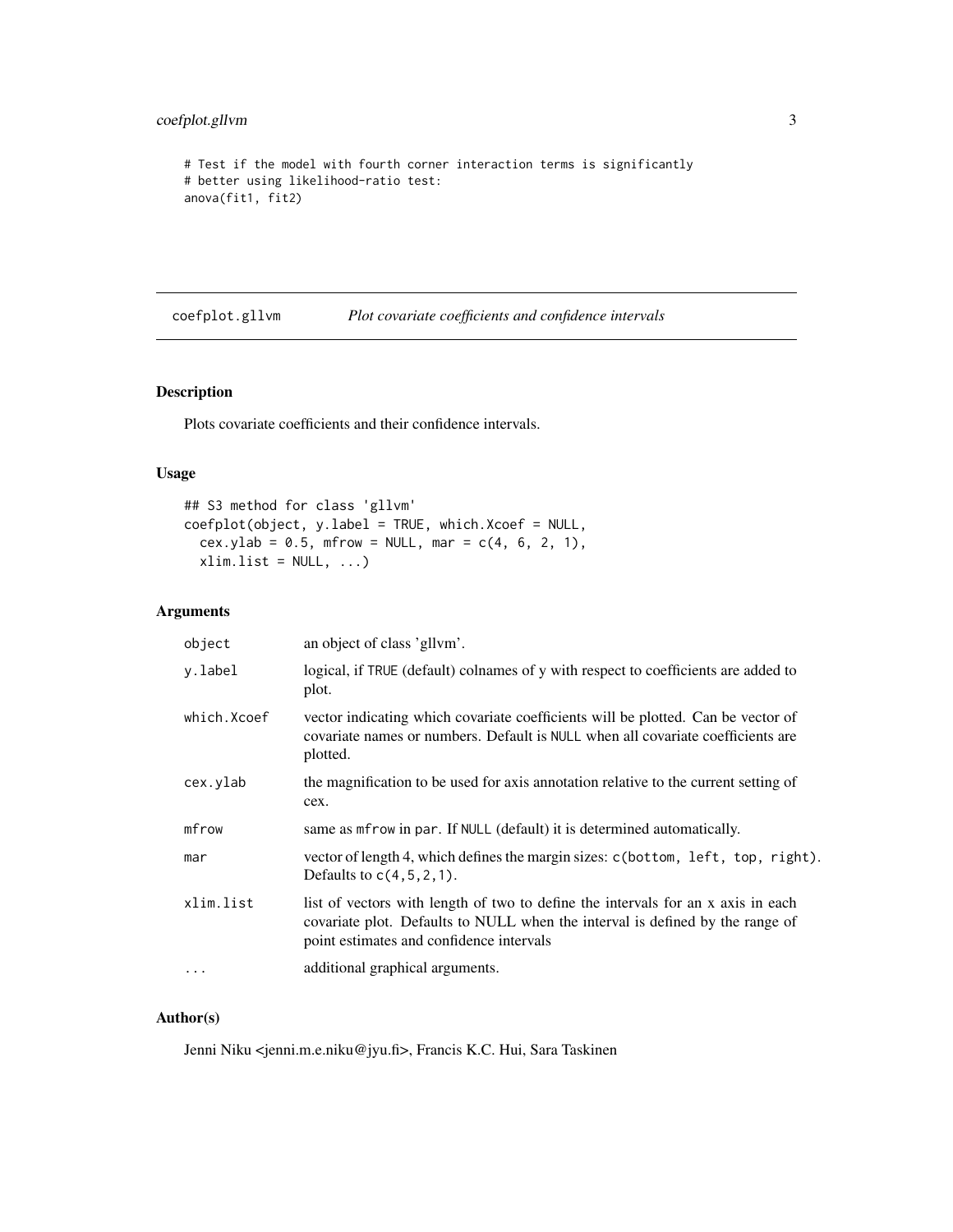### Examples

```
## Load a dataset from the mvabund package
data(antTraits)
y <- as.matrix(antTraits$abund)
X <- as.matrix(antTraits$env)
# Fit model with environmental covariates
fit \le gllvm(y, X, formula = \sim Bare.ground + Shrub.cover,
            family = poisson())
coefplot.gllvm(fit)
# Fit model with all environmental covariates
fitx \leq gllvm(y, X, family = "negative.binomial")
coefflot(fitx, mfrow = c(3,2))coefplot(fitx, which.Xcoef = 1:2)
# Fit gllvm model with environmental and trait covariates
TR <- antTraits$traits
fitT \le gllvm(y = y, X = X, TR = TR, family = "negative.binomial")
coefplot(fitT)
```
<span id="page-3-1"></span>confint.gllvm *Confidence intervals for model parameters*

### Description

Computes confidence intervals for parameters in a fitted gllvm model.

#### Usage

```
## S3 method for class 'gllvm'
confint(object, parm = NULL, level = 0.95, ...)
```
# Arguments

| object    | an object of class 'gllym'.                                                                                                                |
|-----------|--------------------------------------------------------------------------------------------------------------------------------------------|
| parm      | a specification of which parameters are to be given confidence intervals, a vector<br>of names. If missing, all parameters are considered. |
| level     | the confidence level. Scalar between 0 and 1.                                                                                              |
| $\ddotsc$ | not used.                                                                                                                                  |

# Author(s)

Jenni Niku <jenni.m.e.niku@jyu.fi>

<span id="page-3-0"></span>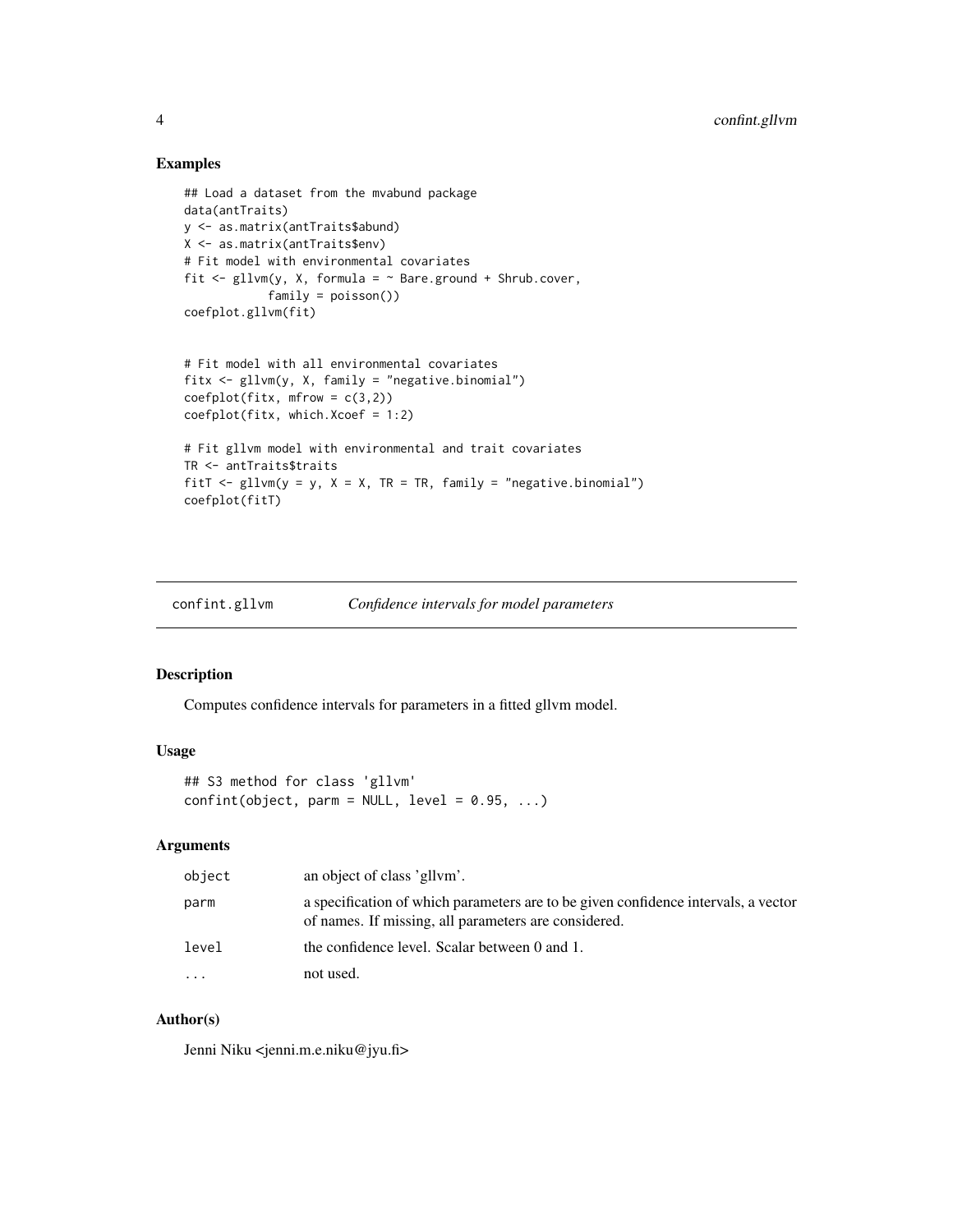# <span id="page-4-0"></span>getPredictErr.gllvm 5

#### Examples

```
## Load a dataset from the mvabund package
data(antTraits)
y <- as.matrix(antTraits$abund)
X <- as.matrix(antTraits$env[,1:2])
# Fit gllvm model
fit \leftarrow gllvm(y = y, X = X, family = poisson())
# 95 % confidence intervals for coefficients of X variables
confint(fit, level = 0.95, parm = "Xcoef")
```
getPredictErr.gllvm *Extract prediction errors for latent variables from gllvm object*

#### Description

Calculates the prediction errors for latent variables for gllvm model.

# Usage

```
## S3 method for class 'gllvm'
getPredictErr(object)
```
# Arguments

object an object of class 'gllvm'.

# Details

If variational approximation is used, prediction errors are based on covariances of the variational distributions, and therefore they do not take into account the uncertainty in the estimation of (fixed) parameters.

# Value

Function returns following components:

| 1vs         | prediction errors for latent variables               |
|-------------|------------------------------------------------------|
| row.effects | prediction errors for random row effects if included |

# Author(s)

Francis K.C. Hui, Jenni Niku, David I. Warton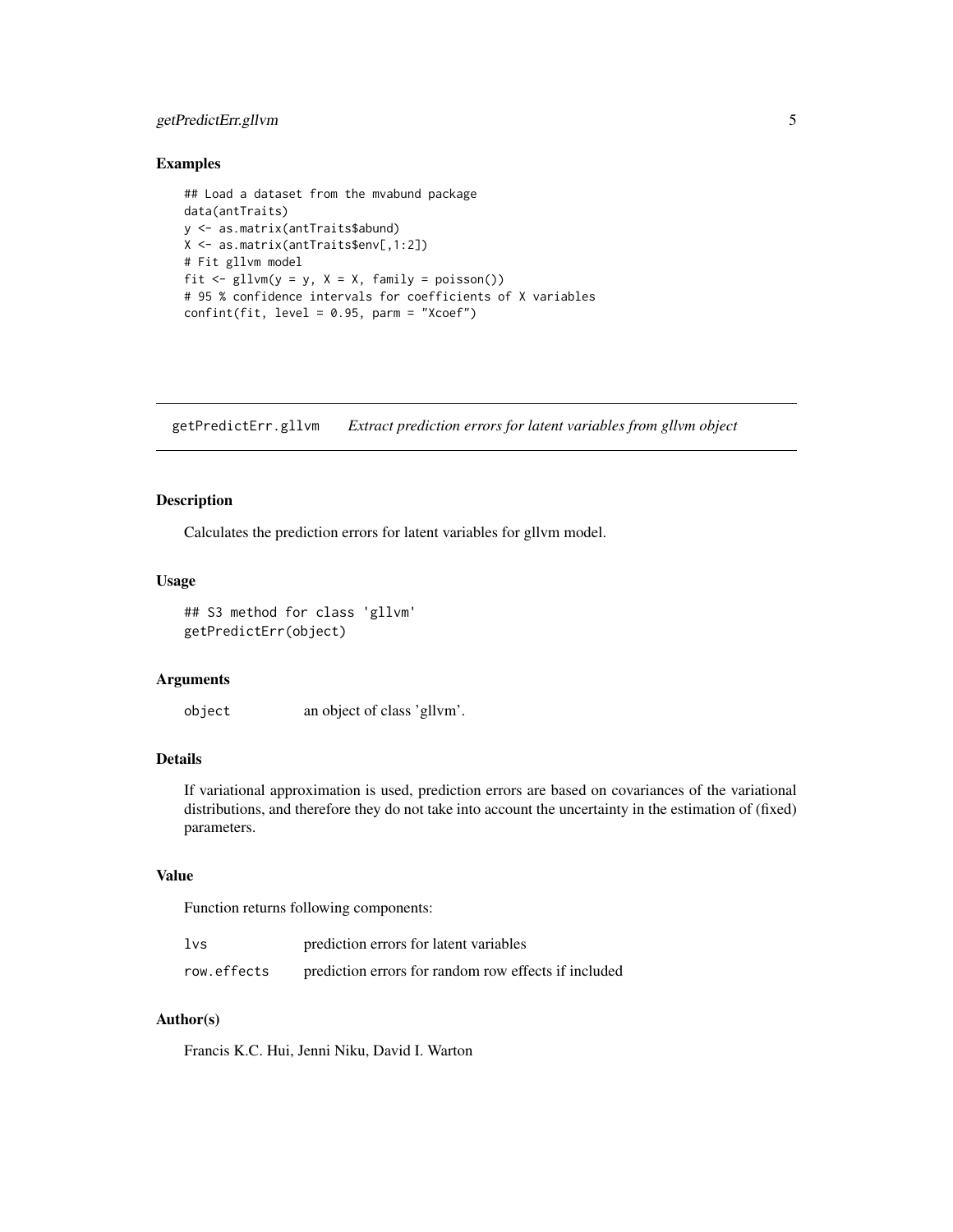### Examples

```
# Load a dataset from the mvabund package
data(antTraits)
y <- as.matrix(antTraits$abund)
# Fit gllvm model
fit \le gllvm(y = y, family = poisson())
# prediction errors for latent variables:
getPredictErr(fit)
```
getResidualCor.gllvm *Extract residual correlations from gllvm object*

#### Description

Calculates the residual correlation matrix for gllvm model.

# Usage

```
## S3 method for class 'gllvm'
getResidualCor(object, adjust = 1)
```
#### Arguments

| object | an object of class 'gllym'.                                                                                                                                                                                                                                   |
|--------|---------------------------------------------------------------------------------------------------------------------------------------------------------------------------------------------------------------------------------------------------------------|
| adjust | The type of adjustment used for negative binomial and binomial distribution<br>when computing residual correlation matrix. Options are $0$ (no adjustment), 1<br>(the default adjustment) and 2 (alternative adjustment for NB distribution). See<br>details. |

#### Details

Residual correlation matrix is calculated based on the residual covariance matrix, see details from [getResidualCov.gllvm](#page-6-1).

# Author(s)

Francis K.C. Hui, Jenni Niku, David I. Warton

```
# Load a dataset from the mvabund package
data(antTraits)
y <- as.matrix(antTraits$abund)
# Fit gllvm model
fit \le gllvm(y = y, family = poisson())
# residual correlations:
```
<span id="page-5-0"></span>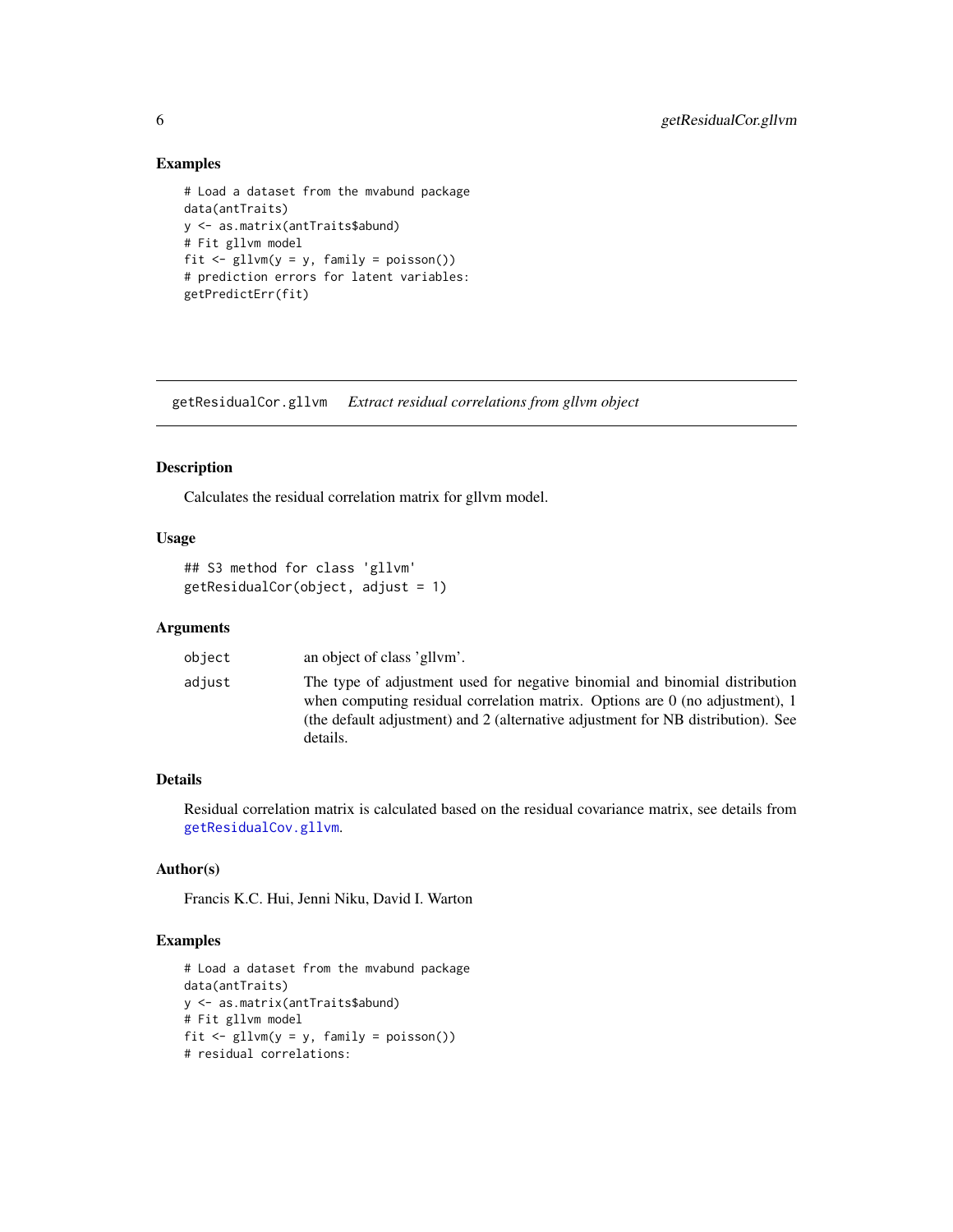# <span id="page-6-0"></span>getResidualCov.gllvm 7

```
cr <- getResidualCor(fit)
## Not run:
# Plot residual correlations:
install.packages("corrplot", "gclus")
library(corrplot)
library(gclus)
corrplot(cr[order.single(cr), order.single(cr)], diag = F,
 type = "lower", method = "square", tl.cex = 0.8, tl.srt = 45, tl.col = "red")
## End(Not run)
```
<span id="page-6-1"></span>getResidualCov.gllvm *Extract residual covariance matrix from gllvm object*

#### **Description**

Calculates the residual covariance matrix for gllvm model.

# Usage

```
## S3 method for class 'gllvm'
getResidualCov(object, adjust = 1)
```
#### Arguments

| object | an object of class 'gllym'.                                                                                                                                                                                                                                        |
|--------|--------------------------------------------------------------------------------------------------------------------------------------------------------------------------------------------------------------------------------------------------------------------|
| adjust | The type of adjustment used for negative binomial and binomial distribution<br>when computing residual correlation matrix. Options are $\theta$ (no adjustment), 1<br>(the default adjustment) and 2 (alternative adjustment for NB distribution), see<br>details. |

#### Details

Residual covariance matrix, storing information on species co-occurrence that is not explained by the environmental variables (if included), is calculated using the matrix of latent variables loadings, that is,  $\Theta\Theta'$ .

When the responses are modelled using the negative binomial distribution, the residual variances for each species must be adjusted for overdispersion. The two possible adjustement terms are  $log(\phi_j+1)$  (adjust = 1) and  $\psi^{(1)}(1/\phi_j)$  (adjust = 2), where  $\psi^{(1)}$  is the trigamma function.

The negative binomial model can be written using different parametrizations. The residual covariance with adjust  $= 1$  can be obtained using the lognormal-Poisson parametrization, that is,

$$
Y_{ij} \sim Poisson(\mu_{ij}\lambda_j),
$$

where  $\lambda_j \sim lognormal(-\sigma^2/2, \sigma^2)$  and  $\sigma^2 = log(\phi_j + 1)$  and  $log(\mu_{ij}) = \eta_{ij}$ . Now  $E[Y_{ij}] = \mu_{ij}$ and variance  $V(\mu_{ij}) = \mu_{ij} + \mu_{ij}^2(exp(\sigma^2) - 1) = \mu_{ij} + \mu_{ij}^2\phi_j$ , which are the same as for the NB distribution. Therefore, on linear predictor scale, we have the variance

$$
V(log(\mu_{ij}\lambda_j)) = V(log\mu_{ij}) + V(log\lambda_j) = V(u'_i\theta_j) + \sigma^2 = \theta'_j\theta_j + log(\phi_j + 1).
$$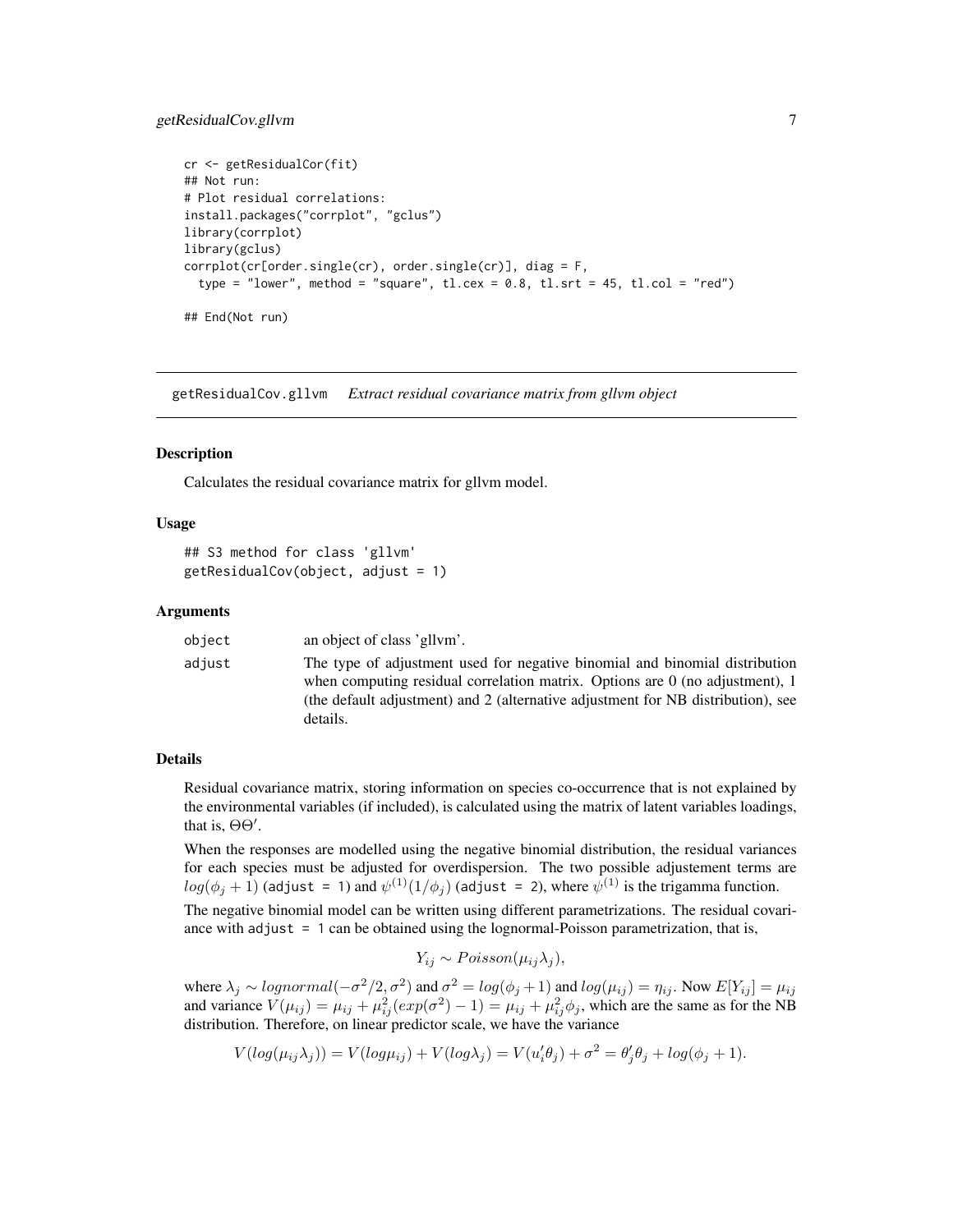which leads to the residual covariance matrix  $\Theta \Theta' + diag(\Phi)$ , where  $\Psi$  is the diagonal matrix with  $log(\phi_i + 1)$  as diagonal elements (adjust = 1).

The residual covariance matrix with adjust  $= 2$  can be obtained by using Poisson-Gamma parametrization

$$
Y_{ij} \sim Poisson(\mu_{ij}\lambda_j),
$$

where  $\lambda_j \sim Gamma(1/\phi_j, 1/\phi_j)$  and  $\mu_{ij}$  is as above. The mean and the variance are of similar form as above and we have that

$$
V(log(\mu_{ij}\lambda_j)) = V(log\mu_{ij}) + V(log\lambda_j) = \theta'_j \theta_j + \psi^{(1)}(1/\phi_j),
$$

where  $\psi^{(1)}$  is the trigamma function.

In the case of binomial distribution, the adjustment terms (adjust  $= 1$ ) are 1 for probit link and  $\pi^2/3$  for logit link. These are obtained by treating binomial model as latent variable model. Assume

$$
Y_{ij}^* = \eta_{ij} + e_{ij},
$$

where  $e_{ij} \sim N(0, 1)$  for probit model, and  $e_{ij}$  logistic(0, 1) for logit model. Then binary response is defined as  $Y_{ij} = 1$ , if  $Y_{ij}^* > 0$  and 0 otherwise. Now we have that  $\mu_{ij} = P(Y_{ij} = 1) = P(Y_{ij}^*)$  $0 = P(\eta_{ij} > -e_{ij}) = P(e_{ij} < = \eta_{ij})$  which leads to probit and logit models. On linear predictor scale we then have that

$$
V(\eta_{ij} + e_{ij}) = V(\eta_{ij}) + V(e_{ij}).
$$

For the probit model, the residual covariance matrix is then  $\Theta\Theta' + I_m$ , and for the logit model  $\Theta \Theta' + \pi^2/3I_m.$ 

#### Value

Function returns following components:

| cov   | residual covariance matrix              |
|-------|-----------------------------------------|
| trace | trace of the residual covariance matrix |

#### Author(s)

Francis K.C. Hui, Jenni Niku, David I. Warton

```
# Load a dataset from the mvabund package
data(antTraits)
y <- as.matrix(antTraits$abund)
# Fit gllvm model
fit \le gllvm(y = y, family = poisson())
# residual covariance:
rescov <- getResidualCov(fit)
rescov$cov
# Trace of the covariance matrix
rescov$tr
```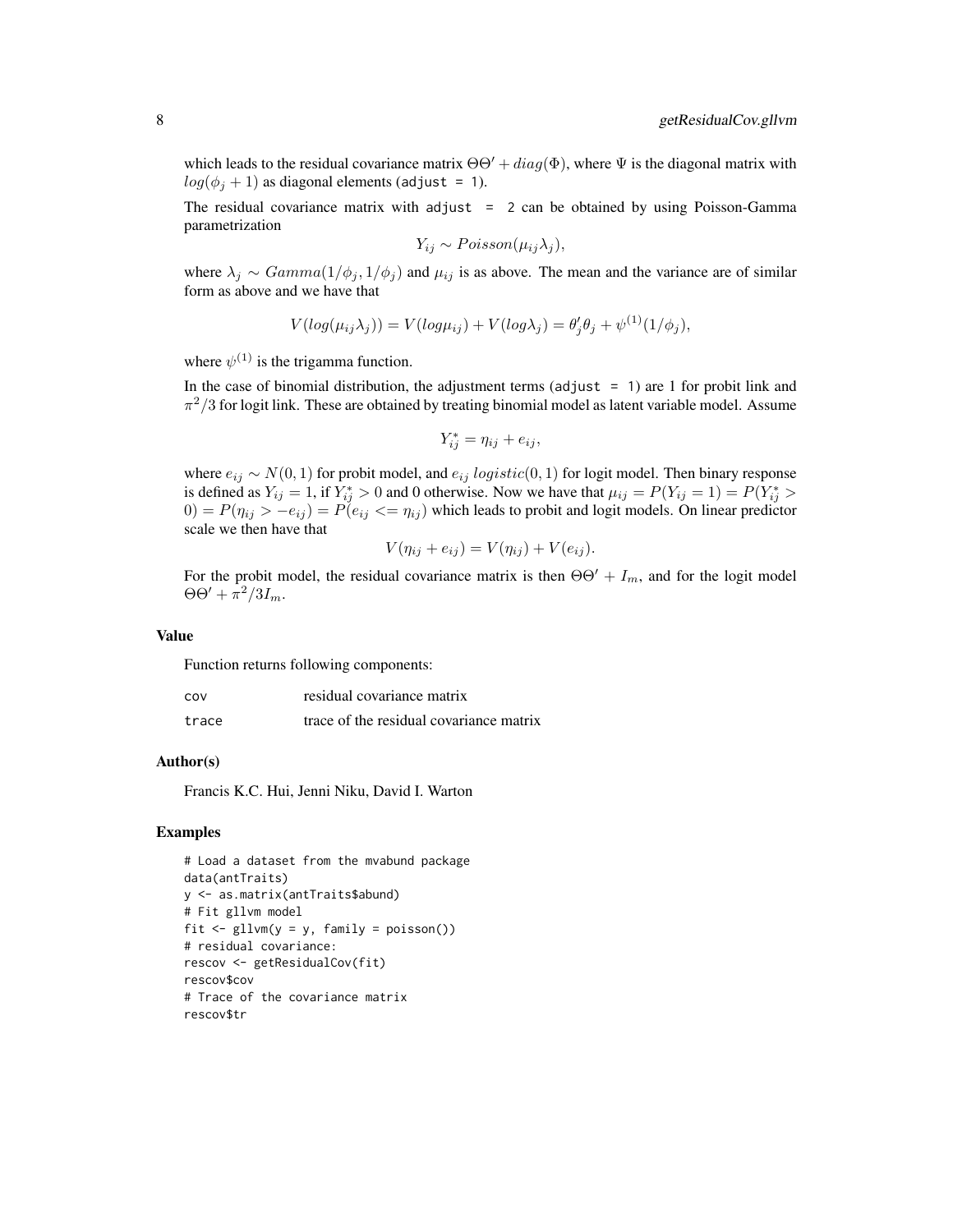#### <span id="page-8-1"></span><span id="page-8-0"></span>Description

Fits generalized linear latent variable model for multivariate data. The model can be fitted using Laplace approximation method or variational approximation method.

#### Usage

```
gllvm(y = NULL, X = NULL, TR = NULL, data = NULL, formula = NULL,num.lv = 2, family, method = "VA", row.eff = FALSE,
 offset = NULL, sd.errors = TRUE, Lambda.struc = "unstructured",
  diag.iter = 5, trace = FALSE, plot = FALSE,
  la.link.bin = "probit", n.init = 1, Power = 1.5, reltol = 1e-08,
  seed = NULL, max.iter = 200, maxit = 1000, start.fit = NULL,
  starting.val = "res", TMB = TRUE, optimizer = "optim",
  Lambda.start = c(0.1, 0.5), jitter.var = 0)
```
# Arguments

| y         | (n x m) matrix of responses.                                                                                                                                                                                                                                                                                                                        |
|-----------|-----------------------------------------------------------------------------------------------------------------------------------------------------------------------------------------------------------------------------------------------------------------------------------------------------------------------------------------------------|
| χ         | matrix or data.frame of environmental covariates.                                                                                                                                                                                                                                                                                                   |
| TR        | matrix or data frame of trait covariates.                                                                                                                                                                                                                                                                                                           |
| data      | data in long format, that is, matrix of responses, environmental and trait covari-<br>ates and row index named as 'id'. When used, model needs to be defined using<br>formula. This is alternative data input for $y$ , $X$ and TR.                                                                                                                 |
| formula   | an object of class "formula" (or one that can be coerced to that class): a symbolic<br>description of the model to be fitted.                                                                                                                                                                                                                       |
| num.lv    | number of latent variables, d, in gllvm model. Non-negative integer, less than<br>number of response variables (m). Defaults to 2.                                                                                                                                                                                                                  |
| family    | distribution function for responses. Options are poisson( $link = "log")$ ,<br>"negative.binomial" (with $log$ link), binomial(link = "probit") (and<br>also binomial(link = "logit") when method = "LA"), zero inflated pois-<br>son ("ZIP") and Tweedie ("tweedie") (with log link, only with "LA"-method),<br>"ordinal" (only with "VA"-method). |
| method    | model can be fitted using Laplace approximation method (method $=$ "LA") or<br>variational approximation method (method = "VA"). Defaults to "VA".                                                                                                                                                                                                  |
| row.eff   | FALSE, TRUE or "random", Indicating whether row effects are included in the<br>model as a fixed or as a random effects. Defaults to FALSE when row effects are<br>not included.                                                                                                                                                                     |
| offset    | vector or matrix of offset terms.                                                                                                                                                                                                                                                                                                                   |
| sd.errors | logical. If TRUE (default) standard errors for parameter estimates are calculated.                                                                                                                                                                                                                                                                  |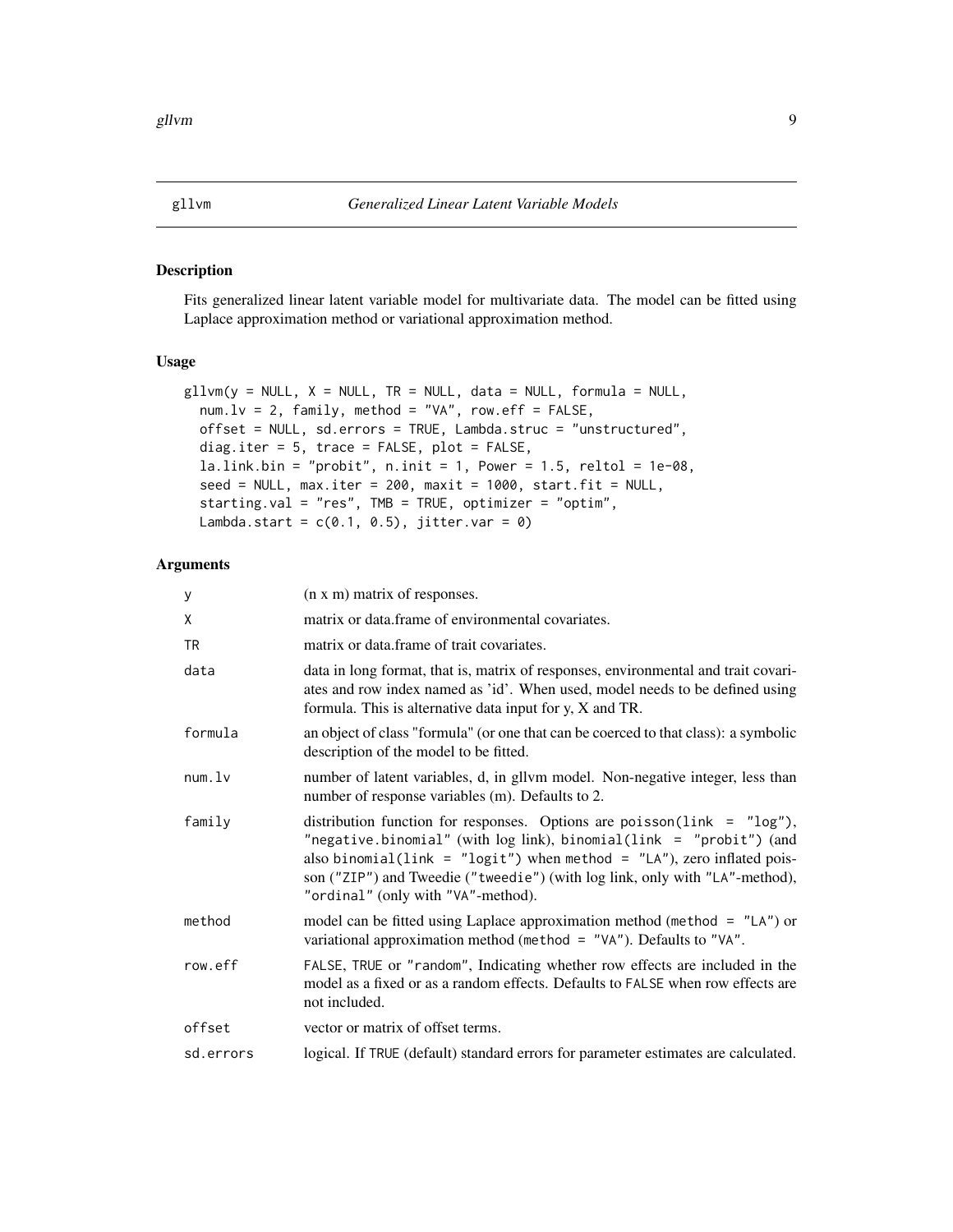<span id="page-9-0"></span>

| Lambda.struc | covariance structure of VA distributions for latent variables when method = "VA",<br>"unstructured" or "diagonal".                                                                                                                                                                                                                                                                                                                          |
|--------------|---------------------------------------------------------------------------------------------------------------------------------------------------------------------------------------------------------------------------------------------------------------------------------------------------------------------------------------------------------------------------------------------------------------------------------------------|
| diag.iter    | non-negative integer which is used to speed up the updating of variational (co-<br>variance) parameters in VA method. Defaults to 5.                                                                                                                                                                                                                                                                                                        |
| trace        | logical, if TRUE in each iteration step information on current step will be printed.<br>Defaults to FALSE. Only with TMB = FALSE.                                                                                                                                                                                                                                                                                                           |
| plot         | logical, if TRUE ordination plots will be printed in each iteration step when<br>TMB = FALSE. Defaults to FALSE.                                                                                                                                                                                                                                                                                                                            |
| la.link.bin  | link function for binomial family if method = "LA". Options are "logit" and<br>"probit.                                                                                                                                                                                                                                                                                                                                                     |
| n.init       | number of initial runs. Uses multiple runs and picks up the one giving highest<br>log-likelihood value. Defaults to 1.                                                                                                                                                                                                                                                                                                                      |
| Power        | fixed power parameter in Tweedie model. Scalar from interval (1,2). Defaults to<br>1.5.                                                                                                                                                                                                                                                                                                                                                     |
| reltol       | convergence criteria for log-likelihood, defaults to 1e-6.                                                                                                                                                                                                                                                                                                                                                                                  |
| seed         | a single seed value, defaults to NULL.                                                                                                                                                                                                                                                                                                                                                                                                      |
| max.iter     | maximum number of iterations when $TMB = FALSE$ , defaults to 200.                                                                                                                                                                                                                                                                                                                                                                          |
| maxit        | maximum number of iterations within optim function, defaults to 1000.                                                                                                                                                                                                                                                                                                                                                                       |
| start.fit    | object of class 'gllvm' which can be given as starting parameters for count data<br>(poisson, NB, or ZIP).                                                                                                                                                                                                                                                                                                                                  |
| starting.val | starting values can be generated by fitting model without latent variables, and<br>applying factorial analysis to residuals to get starting values for latent variables<br>and their coefficients (starting.val = $"res"$ ). Another options are to use<br>zeros as a starting values (starting val = "zero") or initialize starting val-<br>ues for latent variables with (n x num.lv) matrix. Defaults to "res", which is<br>recommended. |
| <b>TMB</b>   | logical, if TRUE model will be fitted using Template Model Builder (TMB). TMB<br>is always used if method $=$ "LA". Defaults to TRUE.                                                                                                                                                                                                                                                                                                       |
| optimizer    | if TMB=TRUE, log-likelihood can be optimized using "optim" (default) or "nlminb".                                                                                                                                                                                                                                                                                                                                                           |
| Lambda.start | starting values for variances in VA distributions for latent variables in variational<br>approximation method. Defaults to 0.1.                                                                                                                                                                                                                                                                                                             |
| jitter.var   | jitter variance for starting values of latent variables. Defaults to 0, meaning no<br>jittering.                                                                                                                                                                                                                                                                                                                                            |

#### Details

Fits generalized linear latent variable models as in Hui et al. (2015 and 2017) and Niku et al. (2017). Method can be used with two types of latent variable models depending on covariates. If only site related environmental covariates are used, the expectation of response  $Y_{ij}$  is determined by

$$
g(\mu_{ij}) = \eta_{ij} = \alpha_i + \beta_{0j} + x_i'\beta_j + u_i'\theta_j,
$$

where  $g(.)$  is a known link function,  $u_i$  are d-variate latent variables  $(d \ll m)$ ,  $\alpha_i$  is an optional row effect at site i, and it can be fixed or random effect,  $\beta_{0j}$  is an intercept term for species j,  $\beta_j$  and  $\theta_j$ are column specific coefficients related to covariates and the latent variables, respectively.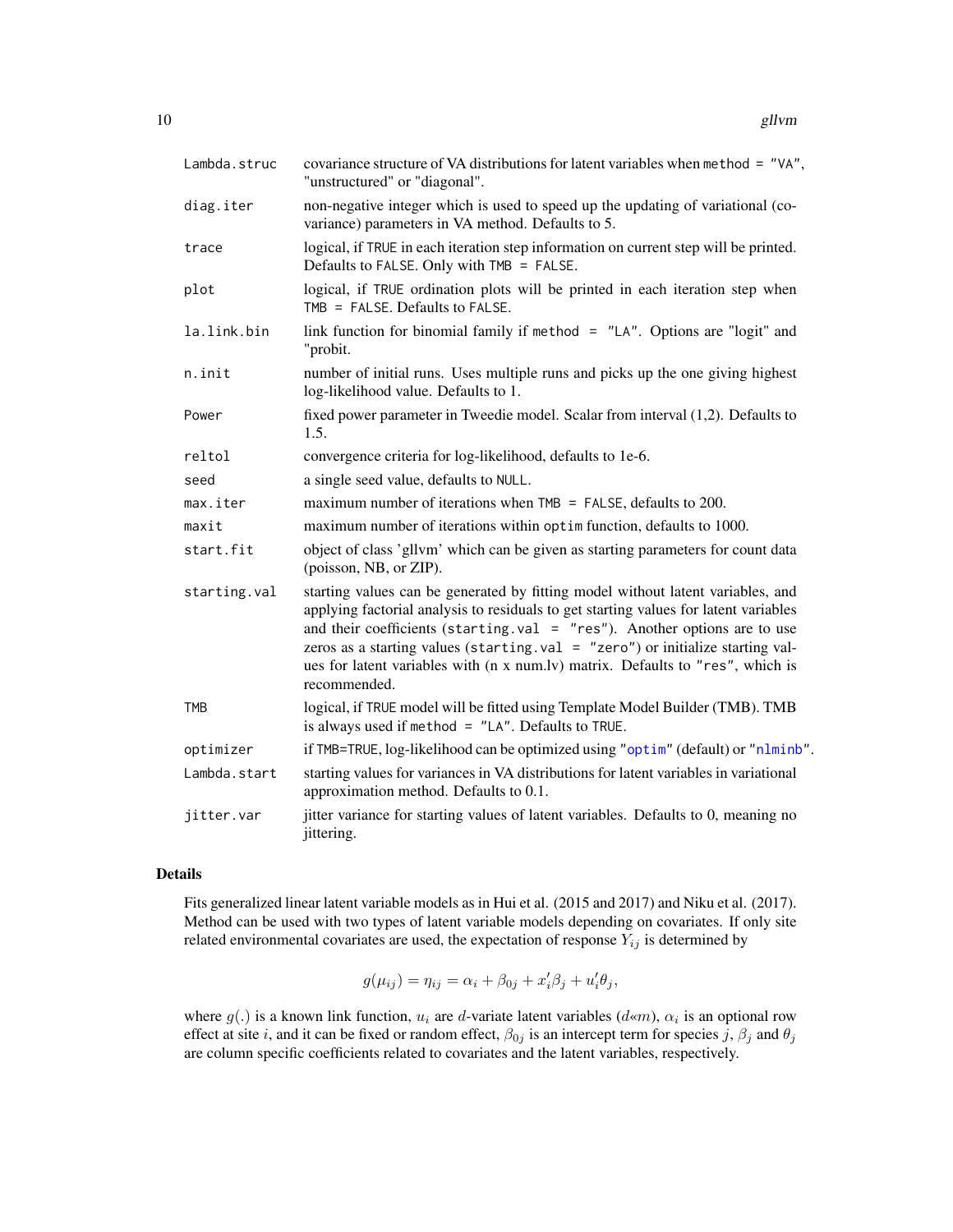An alternative model is the fourth corner model (Brown et al., 2014, Warton et al., 2015) which will be fitted if also trait covariates are included. The expectation of response  $Y_{ij}$  is

$$
g(\mu_{ij}) = \alpha_i + \beta_{0j} + x_i'\beta_x + TR_j'\beta_t + vec(B) * Kronecker(TR_j, X_i) + u_i'\theta_j
$$

where g(.),  $u_i$ ,  $\beta_{0j}$  and  $\theta_j$  are defined as above. Vectors  $\beta_x$  and  $\beta_t$  are the main effects or coefficients related to environmental and trait covariates, respectively, matrix  $B$  includes interaction terms. The interaction/fourth corner terms are optional as well as are the main effects of trait covariates.

The method is sensitive for the choices of initial values of the latent variables. Therefore it is recommendable to use multiple runs and pick up the one giving the highest log-likelihood value. However, sometimes this is computationally too demanding, and default option starting.val = "res" is recommended. For more details on different starting value methods, see Niku et al., (2018).

Models are implemented using TMB (Kristensen et al., 2015) applied to variational approximation (Hui et al., 2017) and Laplace approximation (Niku et al., 2017).

An exception is ordinal family which is not implemented with TMB and therefore also row.eff = "random" does not work. With ordinal family response classes must start from 0 or 1.

#### Distributions:

Mean and variance for distributions are defined as follows.

- For count data family = poisson(): Expectation  $E[Y_{ij}] = \mu_{ij}$ , variance  $V(\mu_{ij}) = \mu_{ij}$ , or
- family = "negative.binomial": Expectation  $E[Y_{ij}] = \mu_{ij}$ , variance  $V(\mu_{ij}) = \mu_{ij} + \phi_j *$  $\mu_{ij}^2$ , or
- family = "ZIP": Expectation  $E[Y_{ij}] = (1-p)\mu_{ij}$ , variance  $V(\mu_{ij}) = \mu_{ij}(1-p)(1+\mu_{ij}p)$ .
- For binary data family = binomial(): Expectation  $E[Y_{ij}] = \mu_{ij}$ , variance  $V(\mu_{ij}) =$  $\mu_{ij} (1 - \mu_{ij}).$
- For biomass data family = "tweedie": Expectation  $E[Y_{ij}] = \mu_{ij}$ , variance  $V(\mu_{ij}) =$  $\phi_j * \mu_{ij}^{\nu}$ , where  $\nu$  is a power parameter of Tweedie distribution. See details Dunn and Smyth (2005).
- For ordinal data family = "ordinal": Cumulative probit model, see Hui et.al. (2016).

# Value

An object of class "gllvm" includes the following components:

| call   | function call                                                                                                                  |
|--------|--------------------------------------------------------------------------------------------------------------------------------|
| logL   | log likelihood                                                                                                                 |
| lvs    | latent variables                                                                                                               |
| params | list of parameters                                                                                                             |
|        | • theta coefficients related to latent variables                                                                               |
|        | • beta0 column specific intercepts                                                                                             |
|        | • Xcoef coefficients related to environmental covariates X                                                                     |
|        | • B coefficients in fourth corner model                                                                                        |
|        | • row.params row-specific intercepts                                                                                           |
|        | • phi dispersion parameters $\phi$ for negative binomial or Tweedie family, or<br>probability of zero inflation for ZIP family |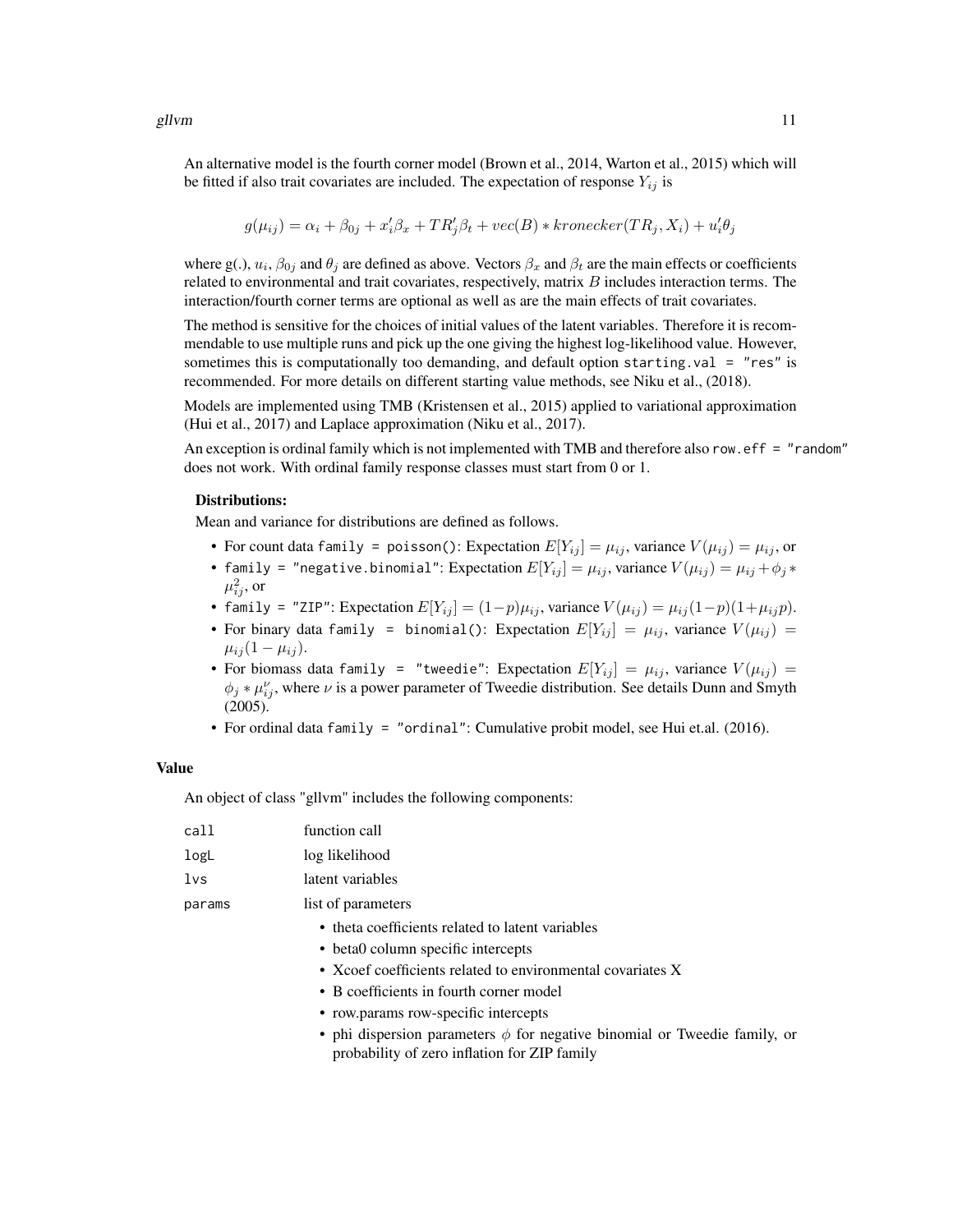<span id="page-11-0"></span>

|                   | • inv.phi dispersion parameters $1/\phi$ for negative binomial                                                       |
|-------------------|----------------------------------------------------------------------------------------------------------------------|
| Power             | power parameter $\nu$ for Tweedie family                                                                             |
| sd                | list of standard errors of parameters                                                                                |
| prediction.errors |                                                                                                                      |
|                   | list of prediction covariances for latent variables and variances for random row<br>effects when method "LA" is used |
| A. Ar             | covariance matrices for variational densities of latent variables and variances for<br>random row effects            |

#### Author(s)

Jenni Niku <jenni.m.e.niku@jyu.fi>, Wesley Brooks, Riki Herliansyah, Francis K.C. Hui, Sara Taskinen, David I. Warton

#### References

Brown, A. M., Warton, D. I., Andrew, N. R., Binns, M., Cassis, G., and Gibb, H. (2014). The fourth-corner solution - using predictive models to understand how species traits interact with the environment. Methods in Ecology and Evolution, 5:344-352.

Dunn, P. K. and Smyth, G. K. (2005). Series evaluation of tweedie exponential dispersion model densities. Statistics and Computing, 15:267-280.

Hui, F. K. C., Taskinen, S., Pledger, S., Foster, S. D., and Warton, D. I. (2015). Model-based approaches to unconstrained ordination. Methods in Ecology and Evolution, 6:399-411.

Hui, F. K. C., Warton, D., Ormerod, J., Haapaniemi, V., and Taskinen, S. (2017). Variational approximations for generalized linear latent variable models. Journal of Computational and Graphical Statistics. Journal of Computational and Graphical Statistics, 26:35-43.

Kasper Kristensen, Anders Nielsen, Casper W. Berg, Hans Skaug, Bradley M. Bell (2016). TMB: Automatic Differentiation and Laplace Approximation. Journal of Statistical Software, 70(5), 1-21.

Niku, J., Warton, D. I., Hui, F. K. C., and Taskinen, S. (2017). Generalized linear latent variable models for multivariate count and biomass data in ecology. Journal of Agricultural, Biological, and Environmental Statistics, 22:498-522

Niku, J., Brooks, W., Herliansyah, R., Hui, F. K. C., Taskinen, S., and Warton, D. I. (2018). Efficient estimation of generalized linear latent variable models. Submitted.

Warton, D. I., Guillaume Blanchet, F., O'Hara, R. B., Ovaskainen, O., Taskinen, S., Walker, S. C. and Hui, F. K. C. (2015). So many variables: Joint modeling in community ecology. Trends in Ecology & Evolution, 30:766-779.

#### See Also

[coefplot.gllvm](#page-2-1), [confint.gllvm](#page-3-1), [ordiplot.gllvm](#page-14-1), [plot.gllvm](#page-15-1), [residuals.gllvm](#page-19-1), [summary.gllvm](#page-20-1).

# Examples

## Load a dataset from the mvabund package data(antTraits) y <- as.matrix(antTraits\$abund)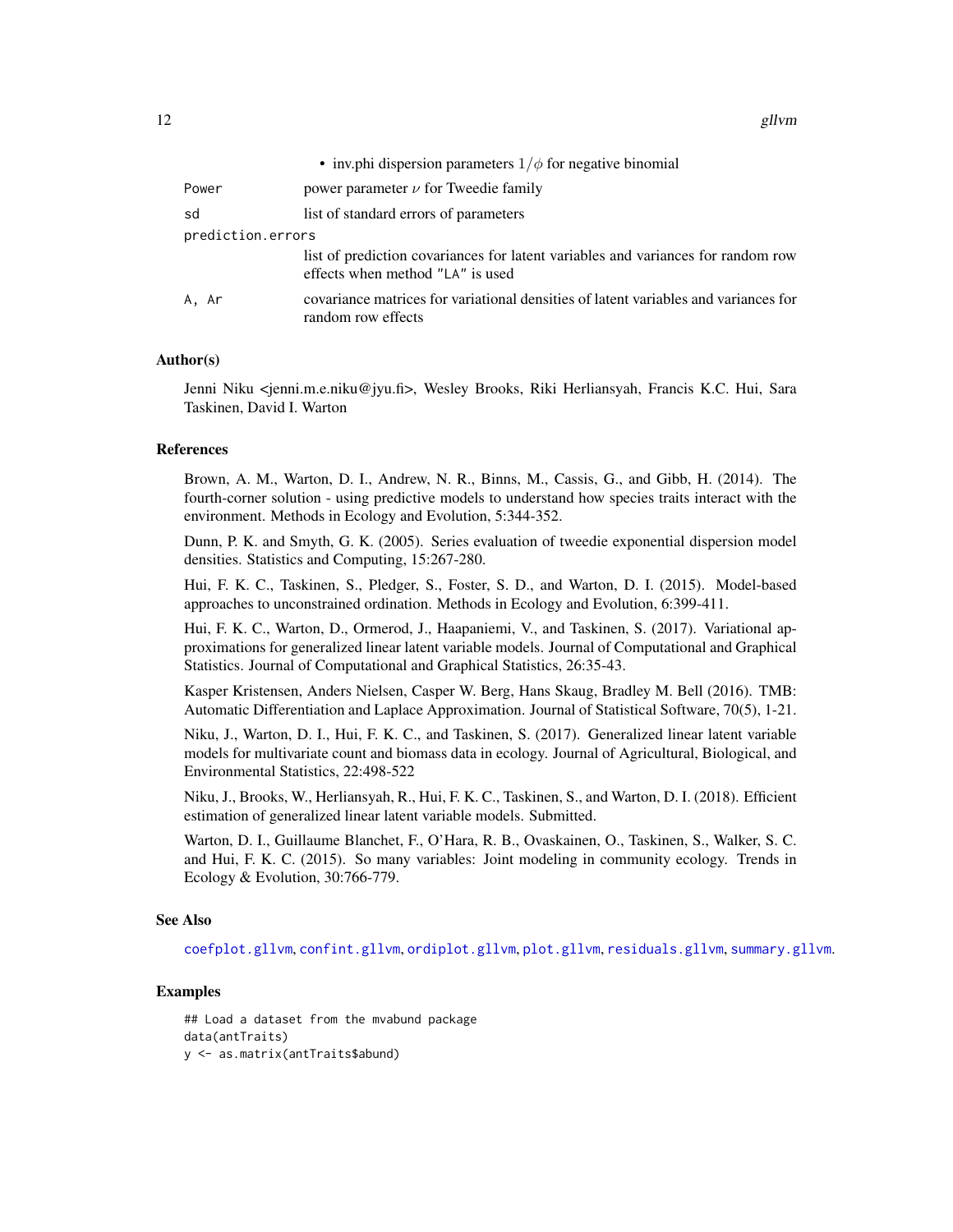```
X <- as.matrix(antTraits$env)
TR <- antTraits$traits
# Fit model with environmental covariates Bare.ground and Shrub.cover
fit \le gllvm(y, X, formula = \sim Bare.ground + Shrub.cover,
            family = poisson())
ordiplot(fit)
coefplot(fit)
## Example 1: Fit model with two latent variables
# Using variational approximation:
fitv0 <- gllvm(y, family = "negative.binomial", method = "VA")
ordiplot(fitv0)
plot(fitv0, mfrow = c(2,2))summary(fitv0)
confint(fitv0)
# Using Laplace approximation: (this line may take about 30 sec to run)
fitl0 <- gllvm(y, family = "negative.binomial", method = "LA")
ordiplot(fitl0)
# Poisson family:
fit.p \le gllvm(y, family = poisson(), method = "LA")
ordiplot(fit.p)
# Use poisson model as a starting parameters for ZIP-model, this line may take few minutes to run
fit.z <- gllvm(y, family = "ZIP", method = "LA", start.fit = fit.p)
ordiplot(fit.z)
## Example 2: gllvm with environmental variables
# Fit model with two latent variables and all environmental covariates,
fitvX <- gllvm(formula = y \sim X, family = "negative.binomial")
ordiplot(fitvX, biplot = TRUE)
coefplot(fitvX)
# Fit model with environmental covariates Bare.ground and Shrub.cover
fitvX2 <- gllvm(y, X, formula = ~Bare.ground + Shrub.cover,family = "negative.binomial")
ordiplot(fitvX2)
coefplot(fitvX2)
# Use 5 initial runs and pick the best one
fitvX_5 <- gllvm(y, X, formula = ~Bare.ground + Shrub.cover,family = "negative.binomial", n.init = 5, jitter.var = 0.1)
ordiplot(fitvX_5)
coefplot(fitvX_5)
## Example 3: Data in long format
# Reshape data to long format:
datalong <- reshape(data.frame(cbind(y,X)), direction = "long",
                   varying = colnames(y), v.names = "y")
head(datalong)
fitvLong \leq gllvm(data = datalong, formula = y \sim Bare.ground + Shrub.cover,
               family = "negative.binomial")
## Example 4: Fourth corner model
```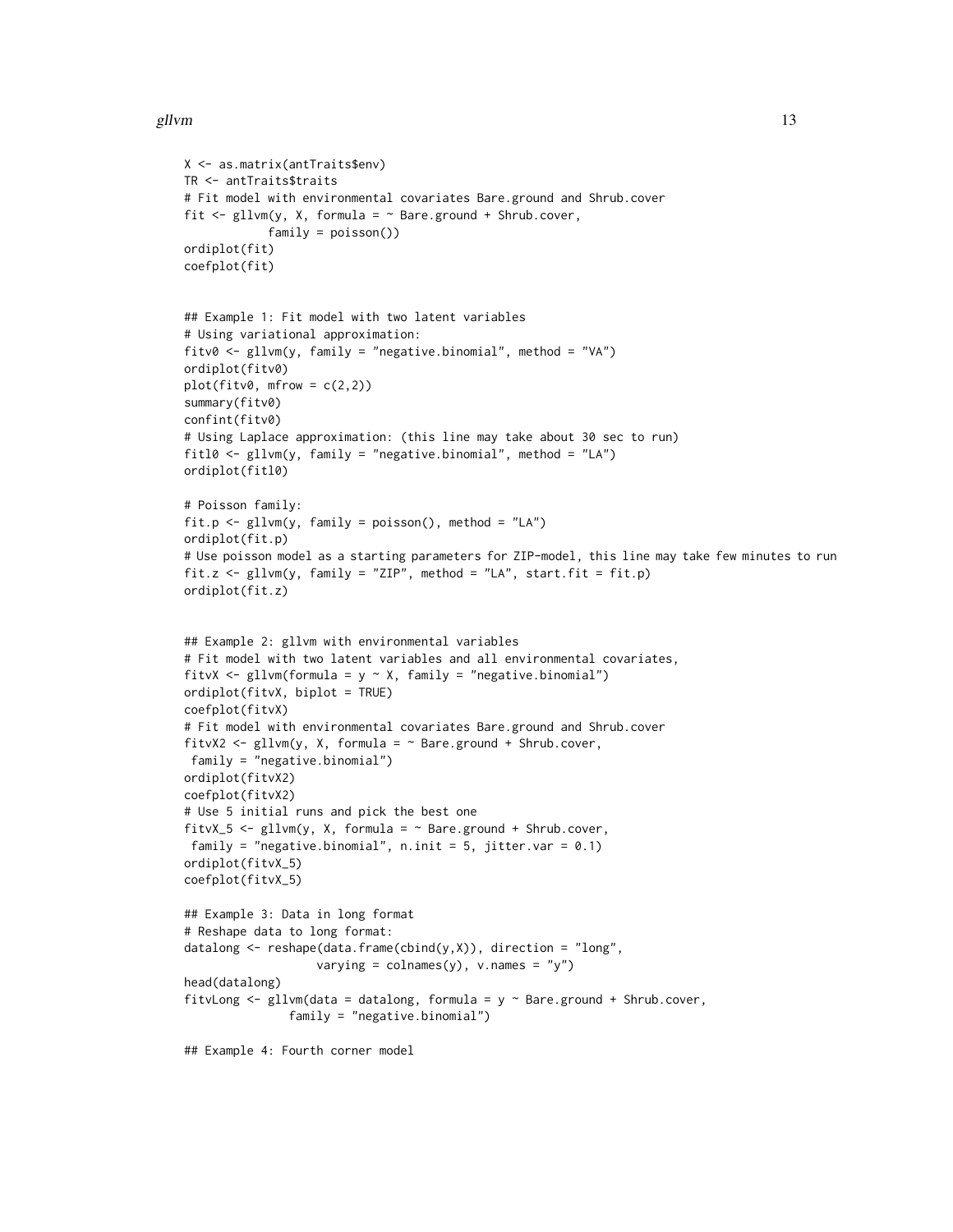```
# Fit fourth corner model with two latent variables
fitF1 \le gllvm(y = y, X = X, TR = TR, family = "negative.binomial")
coefplot(fitF1)
# Fourth corner can be plotted also with next lines
#fourth = fitF1$fourth.corner
#library(lattice)
#a = max( abs(fourth) )
#colort = colorRampPalette(c("blue","white","red"))
#plot.4th = levelplot(t(as.matrix(fourth)), xlab = "Environmental Variables",
# ylab = "Species traits", col.regions = colort(100),
# at = seq(-a, a, length = 100), scales = list(x = list(root = 45)))#print(plot.4th)
# Specify model using formula
fitF2 <- gllvm(y = y, X = X, TR = TR,formula = \sim Bare.ground + Canopy.cover * (Pilosity + Webers.length),
family = "negative.binomial")
ordiplot(fitF2)
coefplot(fitF2)
## Example 5: Fit Tweedie model
# Load coral data
data(tikus)
ycoral <- tikus$abund
# Let's consider only years 1981 and 1983
ycoral <- ycoral[((tikus$x$time == 81) + (tikus$x$time == 83)) > 0, ]
# Exclude species which have observed at less than 4 sites
ycoral <- ycoral[-17, (colSums(ycoral > 0) > 3)]
# Fit Tweedie model for coral data (this line may take few minutes to run)
fit.twe <- gllvm(y = ycoral, family = "tweedie", method = "LA")
ordiplot(fit.twe)
## Example 6: Random row effects
fitRand <- gllvm(y, family = "negative.binomial", row.eff = "random")
ordiplot(fitRand, biplot = TRUE)
```
logLik.gllvm *Log-likelihood of gllvm*

### **Description**

Extracts Log-likelihood from 'gllvm' objects.

### Usage

```
## S3 method for class 'gllvm'
logLik(object, ...)
```
<span id="page-13-0"></span>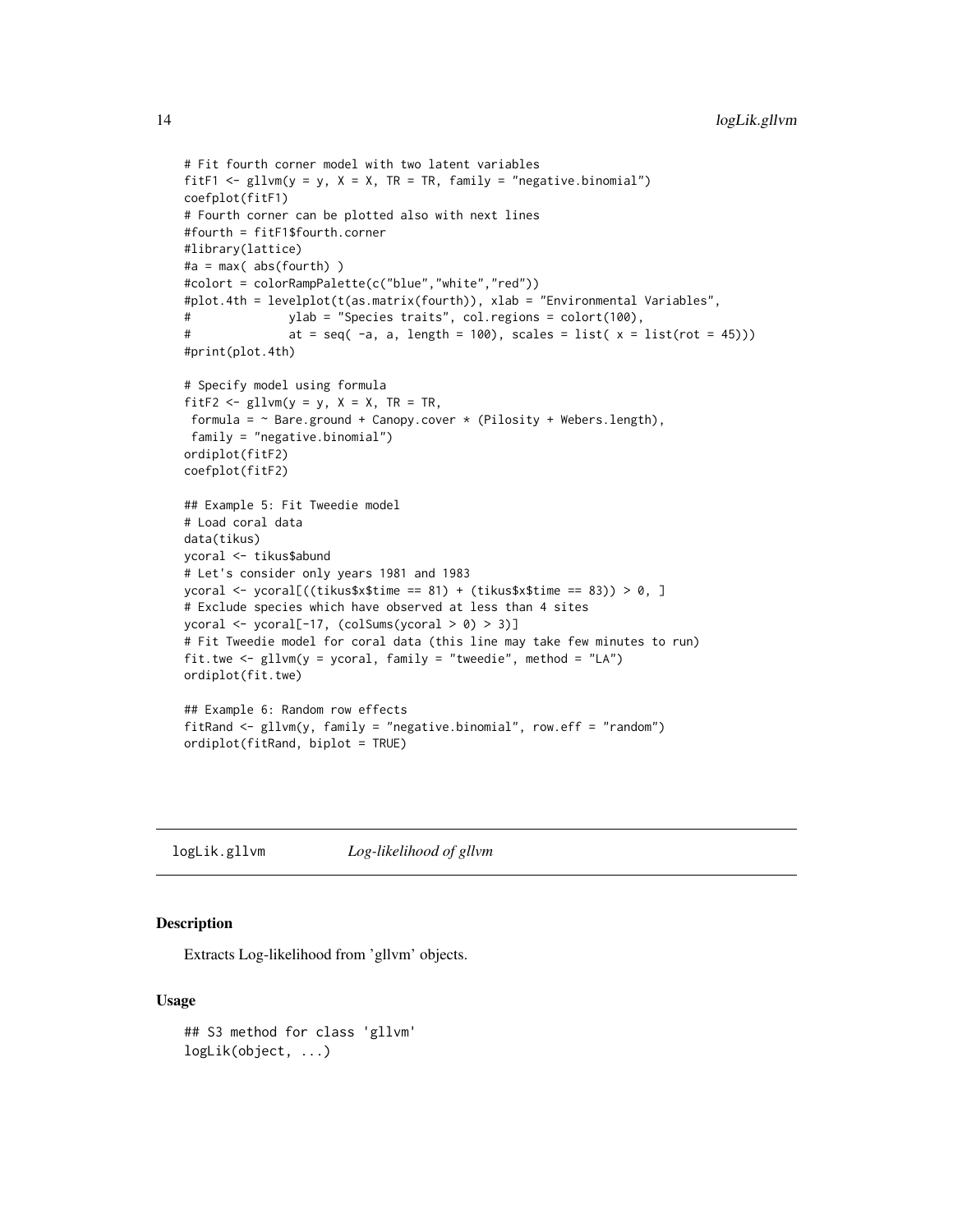# <span id="page-14-0"></span>ordiplot.gllvm 15

# Arguments

| object  | an object of class 'gllym'. |
|---------|-----------------------------|
| $\cdot$ | not used.                   |

# Author(s)

David I. Warton, Jenni Niku

# Examples

```
## Load a dataset from the mvabund package
data(antTraits)
y <- as.matrix(antTraits$abund)
# Fit gllvm model
fit \le gllvm(y = y, family = poisson())
# log-Likelihood:
logLik(fit)
```
<span id="page-14-1"></span>ordiplot.gllvm *Plot latent variables from gllvm model*

# Description

Plots latent variables and their corresponding coefficients (biplot).

#### Usage

```
## S3 method for class 'gllvm'
ordiplot(object, biplot = FALSE, ind.spp = NULL,
  alpha = 0.5, main = NULL, which.lvs = c(1, 2), jitter = FALSE,
  s.colors = 1, symbols = FALSE, cex.\,spp = 0.7, \ldots)
```
# Arguments

| object    | an object of class 'gllvm'.                                                                                                                                  |
|-----------|--------------------------------------------------------------------------------------------------------------------------------------------------------------|
| biplot    | TRUE if both latent variables and their coefficients are plotted, FALSE if only<br>latent variables.                                                         |
| ind.spp   | the number of response variables (usually, species) to include on the biplot. The<br>default is none, or all if biplot $=$ TRUE.                             |
| alpha     | a numeric scalar between 0 and 1 that is used to control the relative scaling of<br>the latent variables and their coefficients, when constructing a biplot. |
| main      | main title.                                                                                                                                                  |
| which.lvs | indices of two latent variables to be plotted if number of the latent variables is<br>more than 2. A vector with length of two. Defaults to $c(1, 2)$ .      |
| jitter    | if TRUE, jittering is applied on points.                                                                                                                     |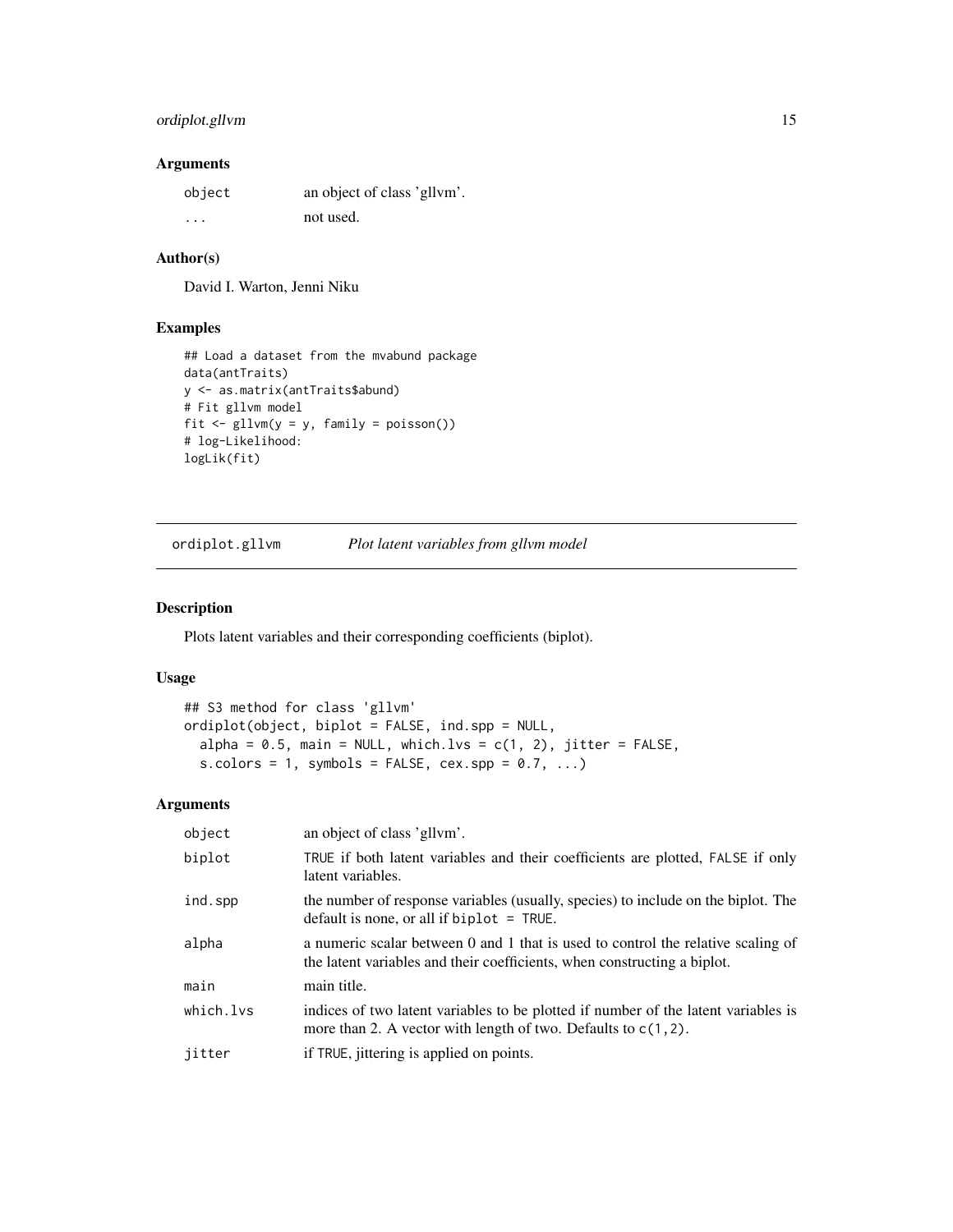<span id="page-15-0"></span>

| s.colors  | colors for sites                                                                              |
|-----------|-----------------------------------------------------------------------------------------------|
| symbols   | logical, if TRUE sites are plotted using symbols, if FALSE (default) site numbers<br>are used |
| cex.spp   | size of species labels in biplot                                                              |
| $\ddotsc$ | additional graphical arguments.                                                               |

#### Details

Function constructs a scatter plot of two latent variables, i.e. an ordination plot. If only one latent variable is in the fitted model, latent variables are plotted against their corresponding row indices. The latent variables are labeled using the row index of the response matrix y.

Coefficients related to latent variables are plotted in the same figure with the latent variables if biplot = TRUE. They are labeled using the column names of y. The number of latent variable coefficients to be plotted can be controlled by ind.spp. An argument alpha is used to control the relative scaling of the latent variables and their coefficients. If alpha =  $0.5$ , the latent variables and their coefficients are on the same scale.

#### Author(s)

Jenni Niku <jenni.m.e.niku@jyu.fi>, Francis K.C. Hui

#### Examples

```
#'## Load a dataset from the mvabund package
data(antTraits)
y <- as.matrix(antTraits$abund)
fit <- gllvm(y, family = poisson())
# Ordination plot:
ordiplot(fit)
# Biplot with 10 species
ordiplot(fit, biplot = TRUE, ind.spp = 10)
```
<span id="page-15-1"></span>plot.gllvm *Plot Diagnostics for an gllvm Object*

# **Description**

Four plots (selectable by which) are currently available: a plot of residuals against linear predictors of fitted values, a Normal Q-Q plot of residuals, residuals against row index and residuals against column index.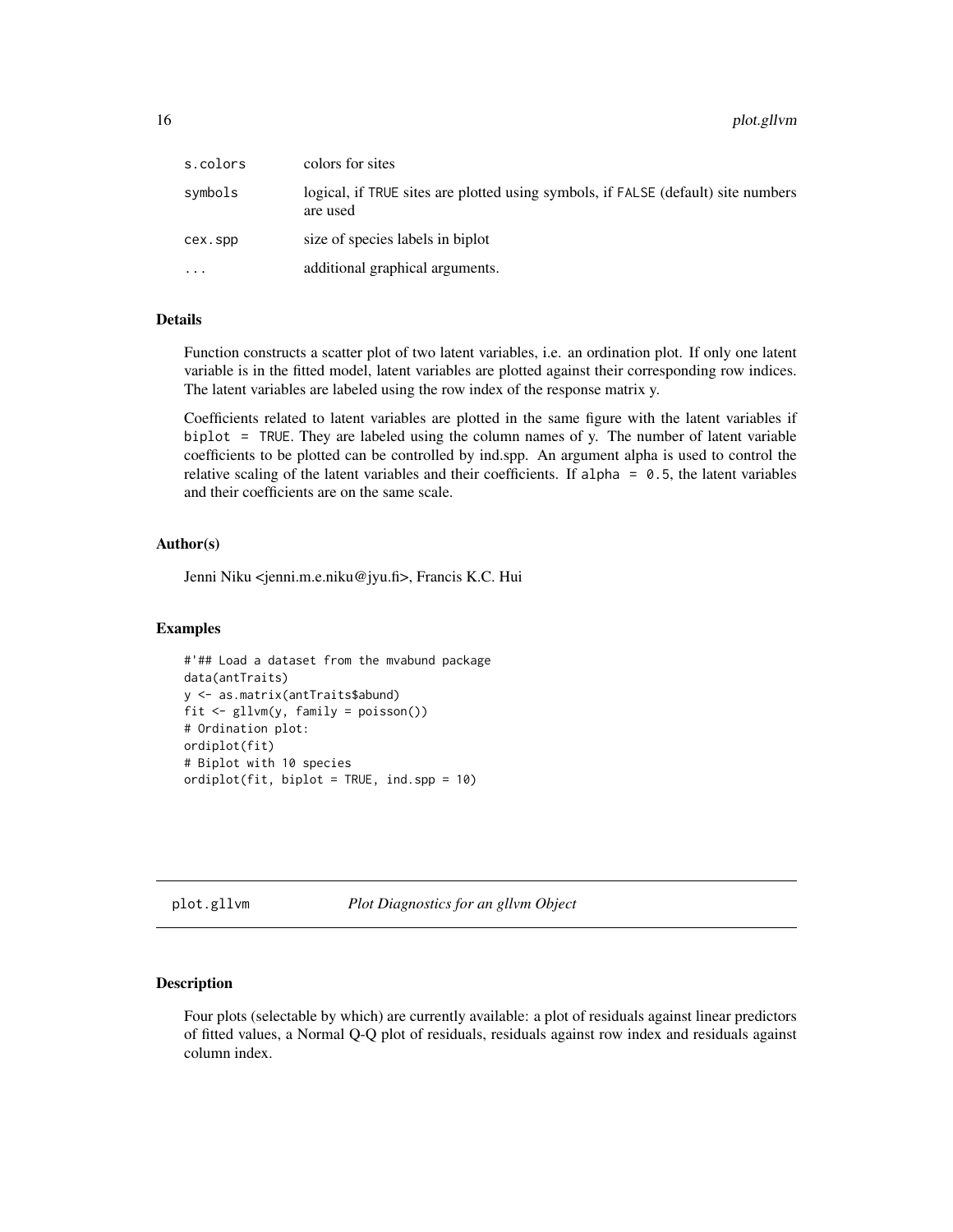# <span id="page-16-0"></span>plot.gllvm 17

#### Usage

```
## S3 method for class 'gllvm'
plot(x, which = 1:5,caption = c("Residuals vs linear predictors", "Normal Q-Q",
  "Residuals vs row index", "Residuals vs column index", "Scale-Location"),
  var.colors = NULL, add.smooth = TRUE, envelopes = TRUE,
  reps = 150, envelope.col = c("blue", "lightblue"), ...)
```
# Arguments

| x            | an object of class 'gllym'.                                                                                                                         |
|--------------|-----------------------------------------------------------------------------------------------------------------------------------------------------|
| which        | if a subset of the plots is required, specify a subset of the numbers 1:5, see<br>caption below.                                                    |
| caption      | captions to appear above the plots.                                                                                                                 |
| var.colors   | colors for responses, vector with length of number of response variables or 1.<br>Defaults to NULL, when different responses have different colors. |
| add.smooth   | logical indicating if a smoother should be added.                                                                                                   |
| envelopes    | logical, indicating if simulated point-wise confidence interval envelope will be<br>added to Q-Q plot, defaults to TRUE                             |
| reps         | number of replications when simulating confidence envelopes for normal Q-Q<br>plot                                                                  |
| envelope.col | colors for envelopes, vector with length of two                                                                                                     |
| $\cdots$     | additional graphical arguments.                                                                                                                     |
|              |                                                                                                                                                     |

# Details

plot.gllvm is used for model diagnostics. Dunn-Smyth residuals (randomized quantile residuals) (Dunn and Smyth, 1996) are used in plots. Colors indicate different species.

# Author(s)

Jenni Niku <jenni.m.e.niku@jyu.fi>

#### References

Dunn, P. K., and Smyth, G. K. (1996). Randomized quantile residuals. Journal of Computational and Graphical Statistics, 5, 236-244.

Hui, F. K. C., Taskinen, S., Pledger, S., Foster, S. D., and Warton, D. I. (2015). Model-based approaches to unconstrained ordination. Methods in Ecology and Evolution, 6:399-411.

# See Also

[gllvm](#page-8-1), [residuals.gllvm](#page-19-1)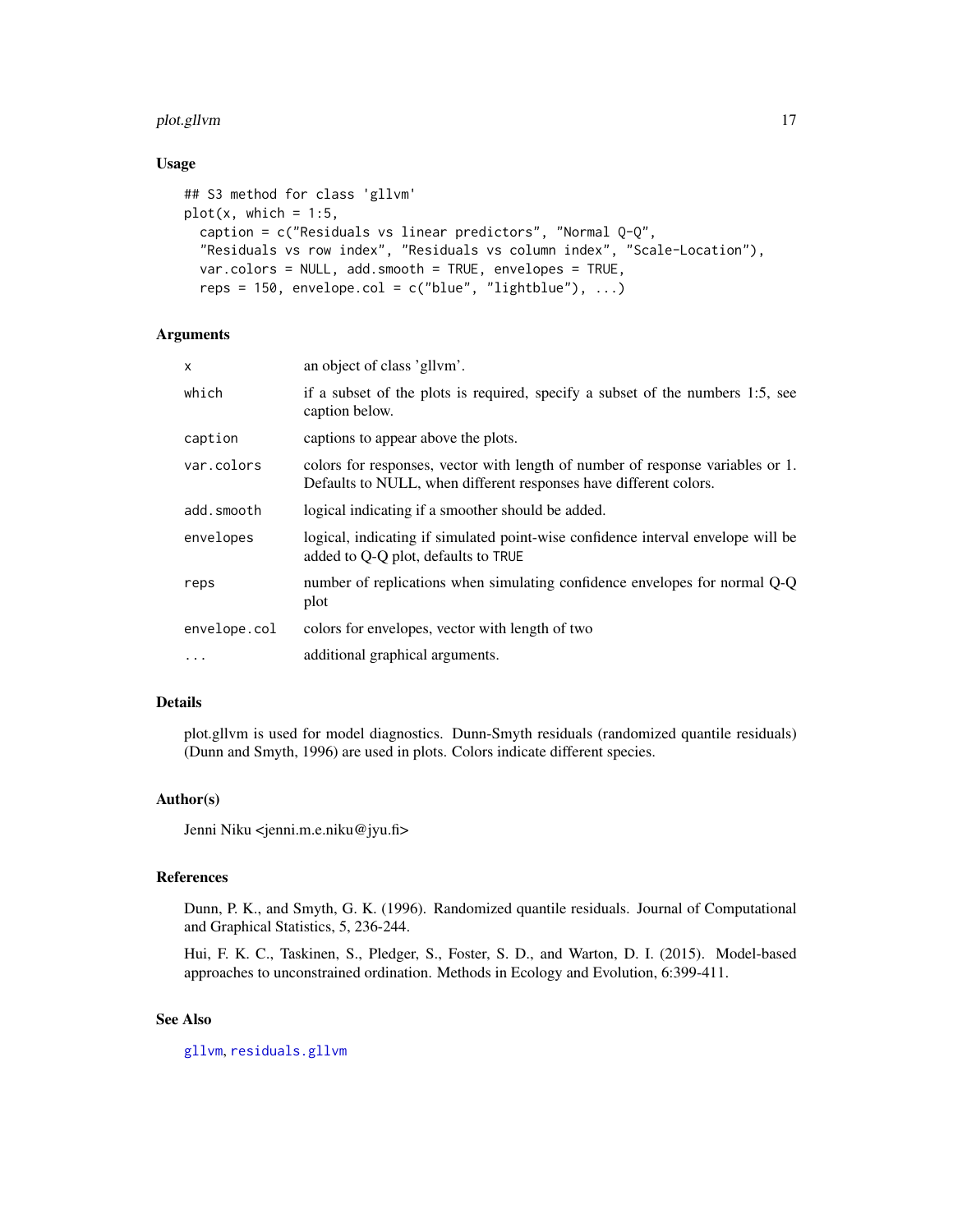# Examples

```
## Load a dataset from the mvabund package
data(antTraits)
y <- as.matrix(antTraits$abund)
# Fit gllvm model with Poisson family
fit <- gllvm(y, family = poisson())
# Plot residuals
plot(fit, mfrow = c(3,2))# Fit gllvm model with negative binomial family
fitnb \leq gllvm(y = y, family = "negative.binomial")
# Plot residuals
plot(fithb, mfrow = c(3,2))# Plot only two first plots
```
predict.gllvm *Predict Method for gllvm Fits*

plot(fitnb, which = 1:2, mfrow =  $c(1,2)$ )

# Description

Obtains predictions from a fitted generalized linear latent variable model object.

#### Usage

## S3 method for class 'gllvm' predict(object, newX = NULL, newTR = NULL,  $newLV = NULL, type = "link", ...)$ 

# Arguments

| object   | an object of class 'gllym'.                                                                                                                                                                                                                                                                                                                                                |
|----------|----------------------------------------------------------------------------------------------------------------------------------------------------------------------------------------------------------------------------------------------------------------------------------------------------------------------------------------------------------------------------|
| newX     | A new data frame of environmental variables. If omitted, the original matrix of<br>environmental variables is used.                                                                                                                                                                                                                                                        |
| newTR    | A new data frame of traits for each response taxon. If omitted, the original<br>matrix of traits is used.                                                                                                                                                                                                                                                                  |
| newLV    | A new matrix of latent variables. If omitted, the original matrix of latent vari-<br>ables is used.                                                                                                                                                                                                                                                                        |
| type     | the type of prediction required. The default ("link") is on the scale of the linear<br>predictors; the alternative "response" is on the scale of the response variable.<br>that is, the predictions for the binomial model are predicted probabilities. In<br>case of ordinal data, type = "response" gives predicted probabilities for each<br>level of ordinal variable. |
| $\cdots$ | not used.                                                                                                                                                                                                                                                                                                                                                                  |

<span id="page-17-0"></span>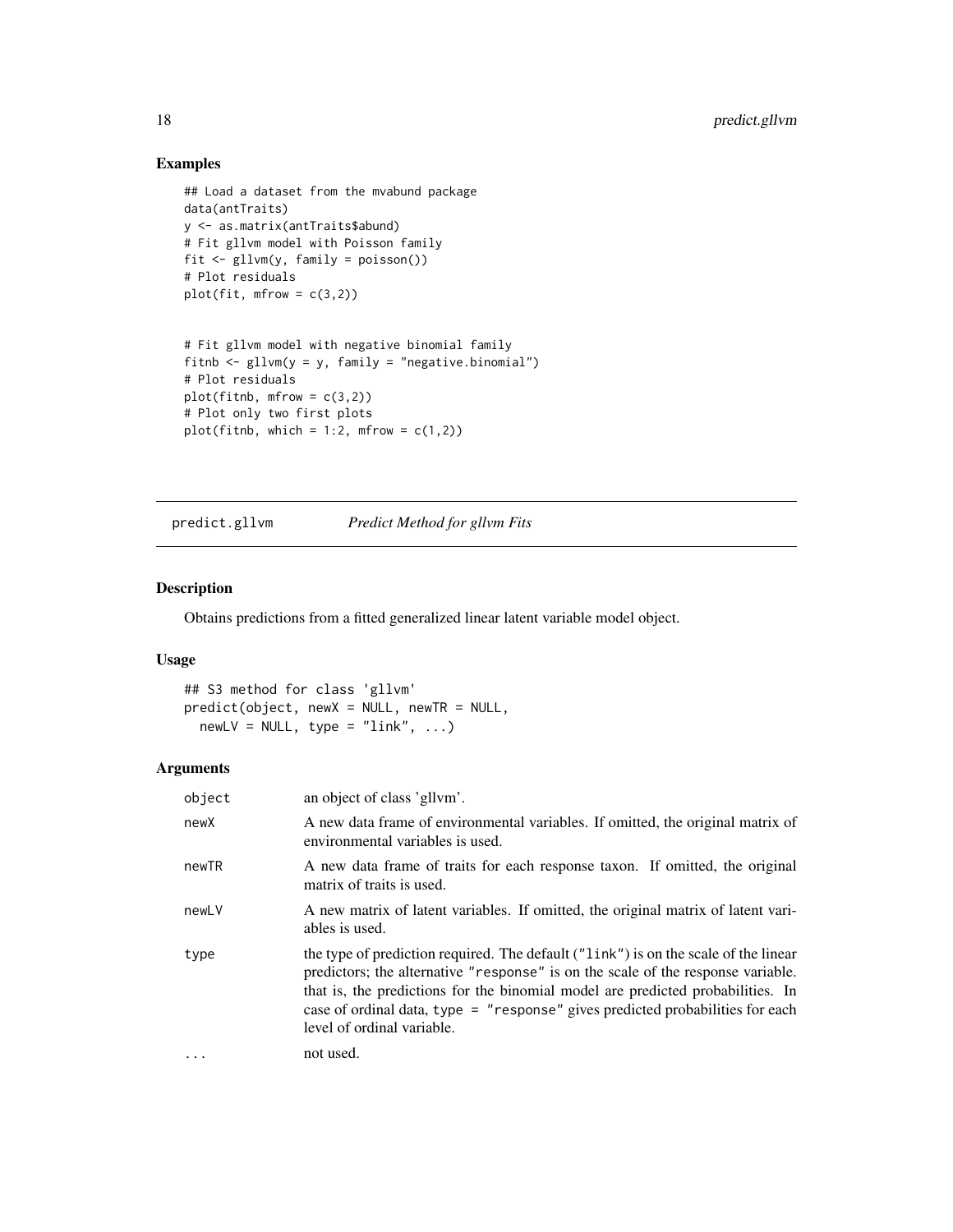# predict.gllvm 19

# Details

If newX, newTR and newLV are omitted the predictions are based on the data used for fitting the model. Notice that newTR need to match with the number of species in the original data. Instead, new sites can be specified in newX. If predictors newX (and newTR) are given, and newLV is not, latent variables are not used in the predictions.

# Value

A matrix containing requested predictor types.

#### Author(s)

Jenni Niku <jenni.m.e.niku@jyu.fi>

```
# Load a dataset from the mvabund package
data(antTraits)
y <- as.matrix(antTraits$abund)
X <- scale(antTraits$env[, 1:3])
# Fit gllvm model
fit \le gllvm(y = y, X, family = poisson())
# fitted values
predfit <- predict(fit, type = "response")
# linear predictors
predlin <- predict(fit)
# Predict new sites:
# Generate matrix of environmental variables for 10 new sites
xnew <- cbind(rnorm(10), rnorm(10), rnorm(10))
colnames(xnew) <- colnames(X)
predfit <- predict(fit, newX = xnew, type = "response")
TR <- (antTraits$tr[, 1:3])
fitt \leq gllvm(y = y, X, TR, family = poisson())
# linear predictors
predlin <- predict(fitt)
# Predict new sites:
# Generate matrix of environmental variables for 10 new sites
xnew <- cbind(rnorm(10), rnorm(10), rnorm(10))
colnames(xnew) <- colnames(X)
# Generate matrix of traits for species
trnew \leq data.frame(Femur.length = rnorm(41), No.spines = rnorm(41),
Pilosity = factor(sample(0:3, 41, replace = TRUE)))
predfit <- predict(fitt, newX = xnew, newTR = trnew, type = "response")
```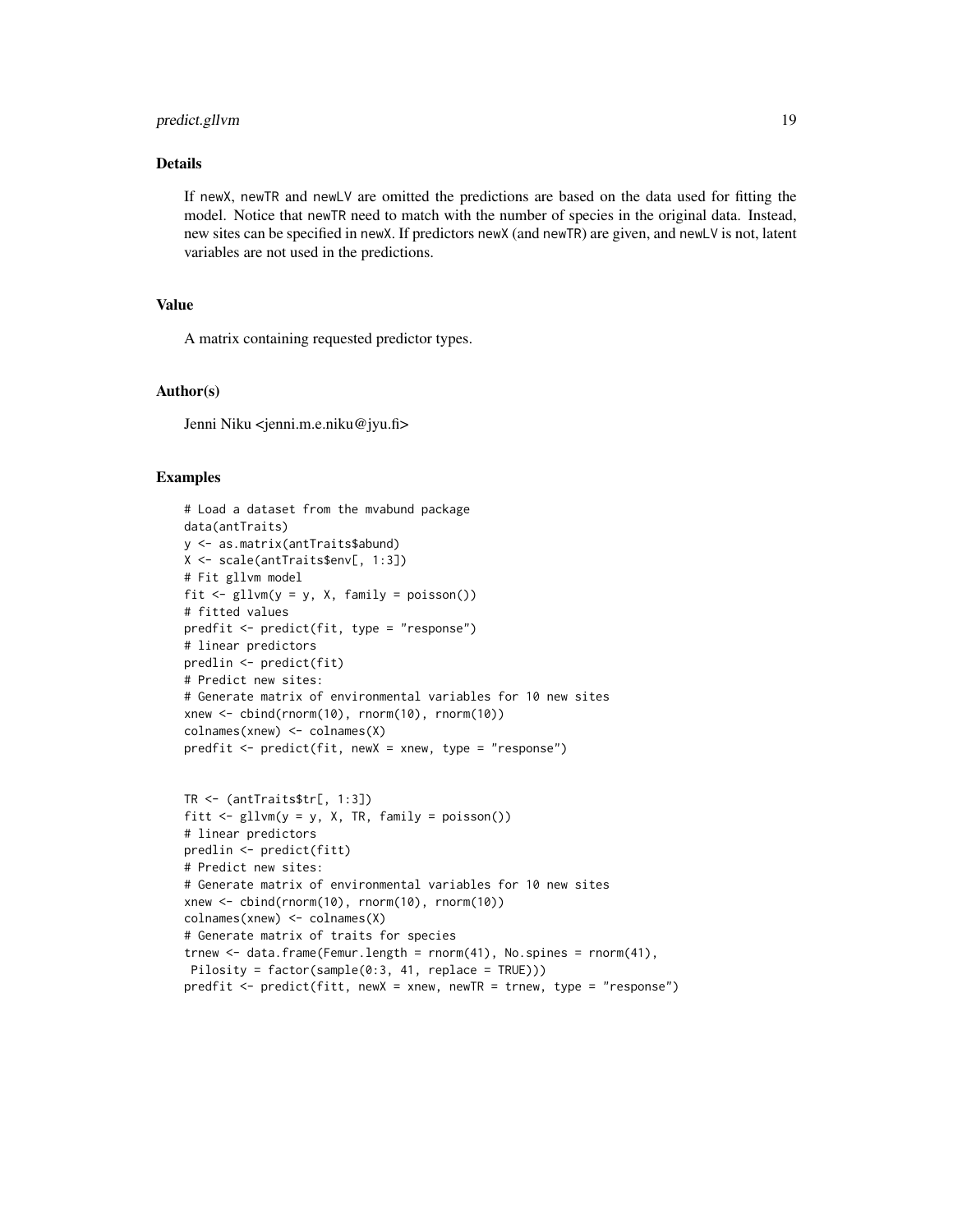<span id="page-19-1"></span><span id="page-19-0"></span>

#### Description

Calculates Dunn-Smyth residuals for gllvm model.

#### Usage

```
## S3 method for class 'gllvm'
residuals(object, ...)
```
#### Arguments

| object  | an object of class 'gllvm'. |
|---------|-----------------------------|
| $\cdot$ | not used.                   |

# Details

Computes Dunn-Smyth residuals (randomized quantile residuals, Dunn and Smyth, 1996) for gllvm model. For the observation  $Y_{ij}$  Dunn-Smyth residuals are defined as

$$
r_{ij} = \Phi^{-1}(u_{ij}F_{ij}(y_{ij}) + (1 - u_{ij})F_{ij}^{-}(y_{ij})),
$$

where  $\Phi(.)$  and  $F_{ij}(.)$  are the cumulative probability functions of the standard normal distribution,  $F_{ij}^{-}(y)$ ) is the limit as  $F_{ij}(y)$  is approached from the negative side, and  $u_{ij}$  has been generated at random from the standard uniform distribution.

#### Value

| residuals | matrix of residuals         |
|-----------|-----------------------------|
| linpred   | matrix of linear predictors |

#### Author(s)

Jenni Niku <jenni.m.e.niku@jyu.fi>

#### References

Dunn, P. K., and Smyth, G. K. (1996). Randomized quantile residuals. Journal of Computational and Graphical Statistics, 5, 236-244.

Hui, F. K. C., Taskinen, S., Pledger, S., Foster, S. D., and Warton, D. I. (2015). Model-based approaches to unconstrained ordination. Methods in Ecology and Evolution, 6:399-411.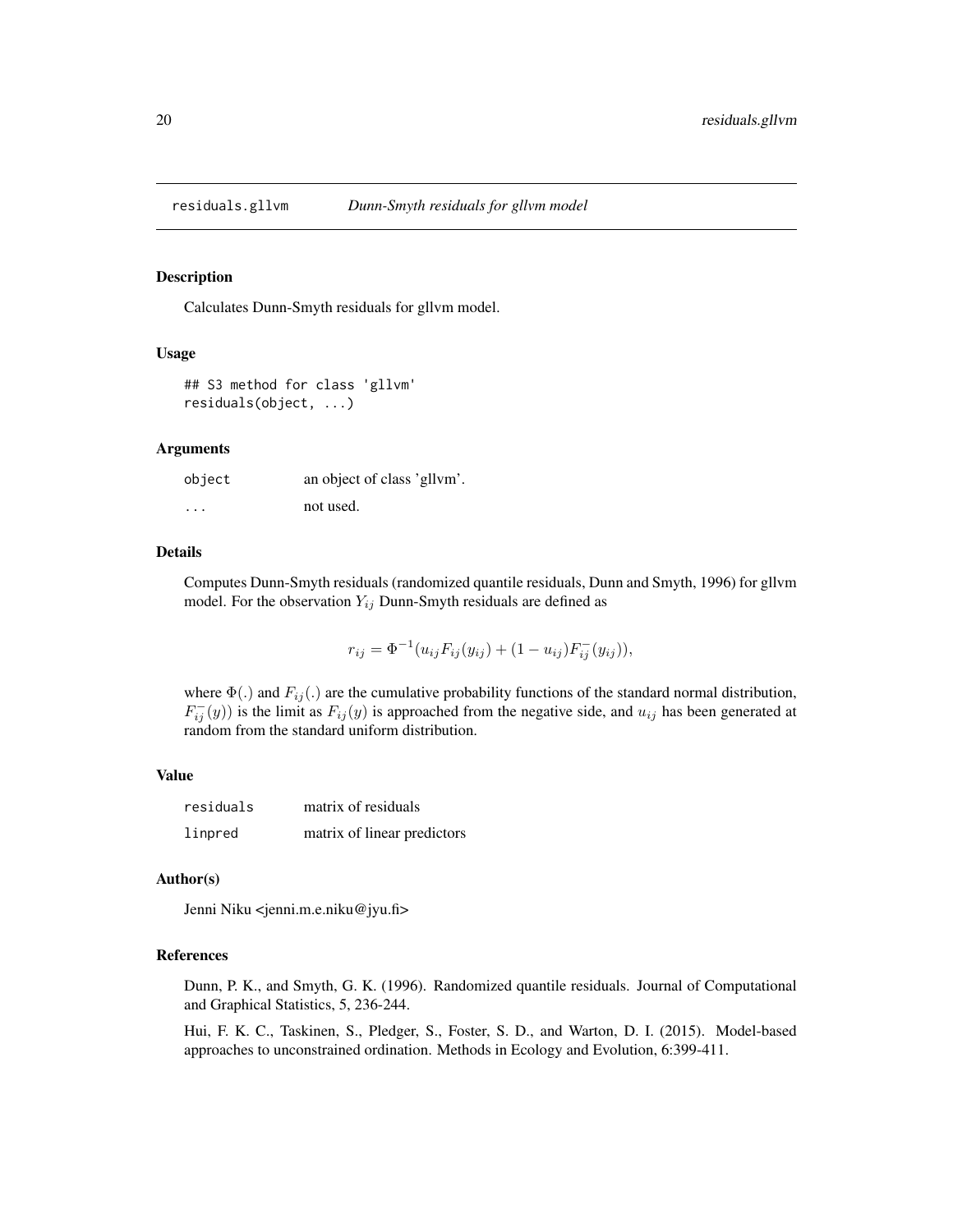# <span id="page-20-0"></span>summary.gllvm 21

# Examples

```
# Load a dataset from the mvabund package
data(antTraits)
y <- as.matrix(antTraits$abund)
# Fit gllvm model
fit <- gllvm(y = y, family = poisson())
# residuals
res <- residuals(fit)
```
<span id="page-20-1"></span>summary.gllvm *Summarizing gllvm model fits*

# Description

A summary of the fitted 'gllvm' object, including function call, distribution family and model parameters.

# Usage

## S3 method for class 'gllvm' summary(object, ...)

# Arguments

| object | an object of class 'gllvm' |
|--------|----------------------------|
| .      | not used.                  |

#### Author(s)

Jenni Niku <jenni.m.e.niku@jyu.fi>

```
## Load a dataset from the mvabund package
data(antTraits)
y <- as.matrix(antTraits$abund)
# Fit gllvm model
fit <- gllvm(y = y, family = poisson())
summary(fit)
```